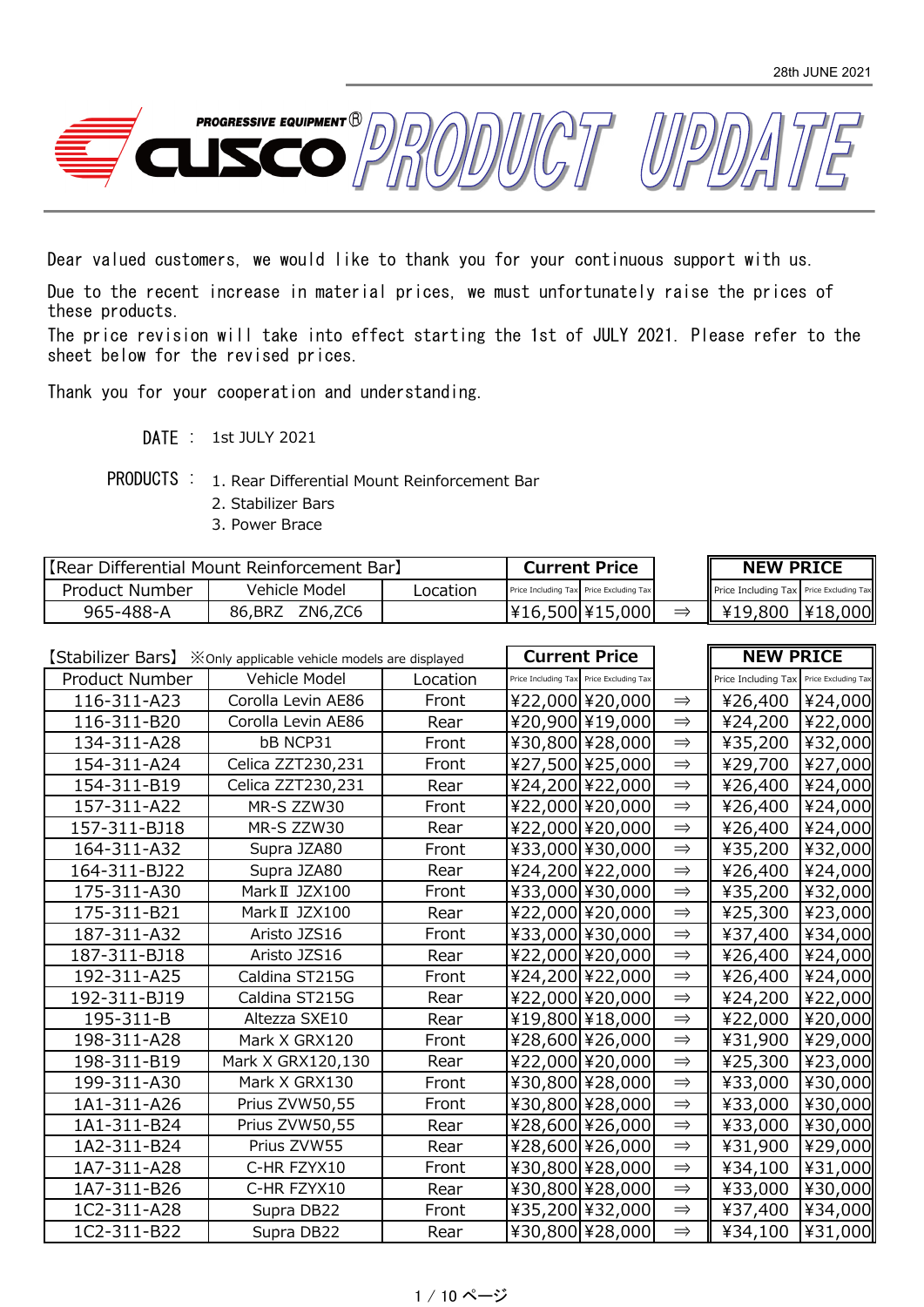|                | <b>[Stabilizer Bars]</b> $\cdot\mathbb{X}$ Only applicable vehicle models are displayed |          | <b>Current Price</b>                    |               | <b>NEW PRICE</b>                        |         |
|----------------|-----------------------------------------------------------------------------------------|----------|-----------------------------------------|---------------|-----------------------------------------|---------|
| Product Number | Vehicle Model                                                                           | Location | Price Including Tax Price Excluding Tax |               | Price Including Tax Price Excluding Tax |         |
| 1C4-311-A27    | RAV4 MXAA54                                                                             | Front    | ¥33,000 ¥30,000                         | $\Rightarrow$ | ¥37,400                                 | ¥34,000 |
| 1C4-311-B24    | RAV4 MXAA54                                                                             | Rear     | ¥30,800 ¥28,000                         | $\implies$    | ¥33,000                                 | ¥30,000 |
| 1C5-311-A26    | Raize A200A                                                                             | Front    | ¥27,500 ¥25,000                         | $\Rightarrow$ | ¥31,900                                 | ¥29,000 |
| 1C5-311-B16    | Raize A200A                                                                             | Rear     | ¥27,500 ¥25,000                         | $\Rightarrow$ | ¥31,900                                 | ¥29,000 |
| 1C6-311-A25    | Yaris MXPA10                                                                            | Front    | ¥30,800 ¥28,000                         | $\implies$    | ¥33,000                                 | ¥30,000 |
| 1C6-311-B16    | Yaris MXPA10                                                                            | Rear     | ¥27,500 ¥25,000                         | $\Rightarrow$ | ¥30,800                                 | ¥28,000 |
| 1C7-311-B23    | GR Yaris GXPA16                                                                         | Rear     | ¥28,600 ¥26,000                         | $\implies$    | ¥33,000                                 | ¥30,000 |
| 204-311-A23    | Sunny B110                                                                              | Front    | ¥27,500 ¥25,000                         | $\implies$    | ¥29,700                                 | ¥27,000 |
| 220-311-A28    | Silvia S13                                                                              | Front    | ¥30,800 ¥28,000                         | $\Rightarrow$ | ¥31,900                                 | ¥29,000 |
| 220-311-B18    | Silvia S13                                                                              | Rear     | ¥22,000 ¥20,000                         | $\Rightarrow$ | ¥24,200                                 | ¥22,000 |
| 223-311-A30    | Silvia S14,15                                                                           | Front    | ¥30,800 ¥28,000                         | $\Rightarrow$ | ¥33,000                                 | ¥30,000 |
| 223-311-B21    | Silvia S14,15                                                                           | Rear     | ¥20,900 ¥19,000                         | $\Rightarrow$ | ¥24,200                                 | ¥22,000 |
| 225-311-A23    | Skyline GC10                                                                            | Front    | ¥27,500 ¥25,000                         | $\Rightarrow$ | ¥29,700                                 | ¥27,000 |
| 231-311-A      | Skyline BNR32                                                                           | Front    | ¥27,500 ¥25,000                         | $\Rightarrow$ | ¥29,700                                 | ¥27,000 |
| 231-311-B      | Skyline BNR32                                                                           | Rear     | ¥30,800 ¥28,000                         | $\Rightarrow$ | ¥33,000                                 | ¥30,000 |
| 233-311-B      | Skyline BCNR33                                                                          | Rear     | ¥30,800 ¥28,000                         | $\implies$    | ¥33,000                                 | ¥30,000 |
| 251-311-AJ35   | FairladyZ Z33                                                                           | Front    | ¥36,300 ¥33,000                         | $\implies$    | ¥43,450                                 | ¥39,500 |
| 251-311-B22    | FairladyZ Z33                                                                           | Rear     | ¥22,000 ¥20,000                         | $\Rightarrow$ | ¥24,200                                 | ¥22,000 |
| 252-311-A28    | FairladyZ Z34                                                                           | Front    | ¥30,800 ¥28,000                         | $\Rightarrow$ | ¥33,000                                 | ¥30,000 |
| 252-311-B25    | FairladyZ Z34                                                                           | Rear     | ¥27,500 ¥25,000                         | $\implies$    | ¥30,800                                 | ¥28,000 |
| 257-311-A35    | Skyline Crossover NJ50                                                                  | Front    | ¥36,300 ¥33,000                         | $\Rightarrow$ | ¥38,500                                 | ¥35,000 |
| 271-311-B16    | Juke YF15                                                                               | Rear     | ¥27,500 ¥25,000                         | $\Rightarrow$ | ¥33,000                                 | ¥30,000 |
| 282-311-AJ24   | Skyline BNR34                                                                           | Front    | ¥27,500 ¥25,000                         | $\Rightarrow$ | ¥30,800                                 | ¥28,000 |
| 282-311-B28    | Skyline BNR34                                                                           | Rear     | ¥30,800 ¥28,000                         | $\Rightarrow$ | ¥33,000                                 | ¥30,000 |
| 285-311-A28    | Presage U30                                                                             | Front    | ¥27,500 ¥25,000                         | $\Rightarrow$ | ¥30,800                                 | ¥28,000 |
| 288-311-B25    | Skyline CKV36                                                                           | Rear     | ¥33,000 ¥30,000                         | $\Rightarrow$ | ¥35,200                                 | ¥32,000 |
| 2A1-311-A22    | Note E12                                                                                | Front    | ¥27,500 ¥25,000                         | $\implies$    | ¥29,700                                 | ¥27,000 |
| 2A1-311-B16    | Note E12                                                                                | Rear     | ¥19,800 ¥18,000                         | $\Rightarrow$ | ¥22,000                                 | ¥20,000 |
| 2A2-311-A28    | Serena GFC27                                                                            | Front    | ¥30,800 ¥28,000                         | $\Rightarrow$ | ¥33,000                                 | ¥30,000 |
| 2A2-311-B16    | Serena GFC27                                                                            | Rear     | ¥27,500 ¥25,000                         | $\Rightarrow$ | ¥33,000                                 | ¥30,000 |
| 2A4-311-B16    | Dayz B44W                                                                               | Rear     | ¥19,800 ¥18,000                         | $\Rightarrow$ | ¥22,000                                 | ¥20,000 |
| 309-311-A20    | CR-Z ZF1                                                                                | Front    | ¥22,000 ¥20,000                         | $\Rightarrow$ | ¥24,200                                 | ¥22,000 |
| 317-311-BJ16   | Civic EK9                                                                               | Rear     | ¥19,800 ¥18,000                         | $\Rightarrow$ | ¥22,000                                 | ¥20,000 |
| 317-311-BJ18   | Civic EK9                                                                               | Rear     | ¥19,800 ¥18,000                         | $\implies$    | ¥22,000                                 | ¥20,000 |
| 317-311-BJ24   | Civic EK9                                                                               | Rear     | ¥24,200 ¥22,000                         | $\implies$    | ¥26,400                                 | ¥24,000 |
| 321-311-B25    | Integra DC2                                                                             | Rear     | ¥24,200 ¥22,000                         | $\implies$    | ¥26,400                                 | ¥24,000 |
| 322-311-A25    | Integra DC5                                                                             | Front    | ¥24,200 ¥22,000                         | $\implies$    | ¥26,400                                 | ¥24,000 |
| 322-311-B25    | Integra DC5                                                                             | Rear     | ¥24,200 ¥22,000                         | $\implies$    | ¥26,400                                 | ¥24,000 |
| 328-311-B23    | Civic FD1                                                                               | Rear     | ¥27,500 ¥25,000                         | $\implies$    | ¥33,000                                 | ¥30,000 |
| 329-311-A28    | Civic FD2                                                                               | Front    | ¥27,500 ¥25,000                         | $\implies$    | ¥30,800                                 | ¥28,000 |
| 329-311-B23    | Civic FD2                                                                               | Rear     | ¥24,200 ¥22,000                         | $\implies$    | ¥26,400                                 | ¥24,000 |
| 342-311-AJ30   | Accord CF6                                                                              | Front    | ¥30,800 ¥28,000                         | $\Rightarrow$ | ¥33,000                                 | ¥30,000 |
| 342-311-BJ18   | Accord CF6                                                                              | Rear     | ¥22,000 ¥20,000                         | $\implies$    | ¥26,400                                 | ¥24,000 |
| 343-311-BJ20   | Accord CL2                                                                              | Rear     | ¥22,000 ¥20,000                         | $\Rightarrow$ | ¥26,400                                 | ¥24,000 |
| 355-311-A30    | Odyssey RA1,2,4                                                                         | Front    | ¥27,500 ¥25,000                         | $\implies$    | ¥29,700                                 | ¥27,000 |
| 359-311-AJ30   | Odyssey RA6,8,9                                                                         | Front    | ¥30,800 ¥28,000                         | $\Rightarrow$ | ¥33,000                                 | ¥30,000 |
| 359-311-BJ28   | Odyssey RA6,8                                                                           | Rear     | ¥30,800 ¥28,000                         | $\implies$    | ¥33,000                                 | ¥30,000 |
| 360-311-A30    | Odyssey RB1                                                                             | Front    | ¥30,800 ¥28,000                         | $\implies$    | ¥33,000                                 | ¥30,000 |
| 360-311-B16    | Odyssey RB1                                                                             | Rear     | ¥22,000 ¥20,000                         | $\Rightarrow$ | ¥26,400                                 | ¥24,000 |
| 362-311-A32    | Elysion RR1,3                                                                           | Front    | ¥30,800 ¥28,000                         | $\implies$    | ¥35,200                                 | ¥32,000 |
| 362-311-B22    | Elysion RR1,3                                                                           | Rear     | ¥27,500 ¥25,000                         | $\Rightarrow$ | ¥29,700                                 | ¥27,000 |
| 364-311-B16    | Odyssey RB2                                                                             | Rear     | ¥22,000 ¥20,000                         | $\implies$    | ¥24,200                                 | ¥22,000 |
| 369-311-A24    | Fit GD1,3 (After M/C)                                                                   | Front    | ¥27,500 ¥25,000                         | $\implies$    | ¥29,700                                 | ¥27,000 |
| 372-311-AJ22   | Stepwagon RF3                                                                           | Front    | ¥22,000 ¥20,000                         | $\Rightarrow$ | ¥24,200                                 | ¥22,000 |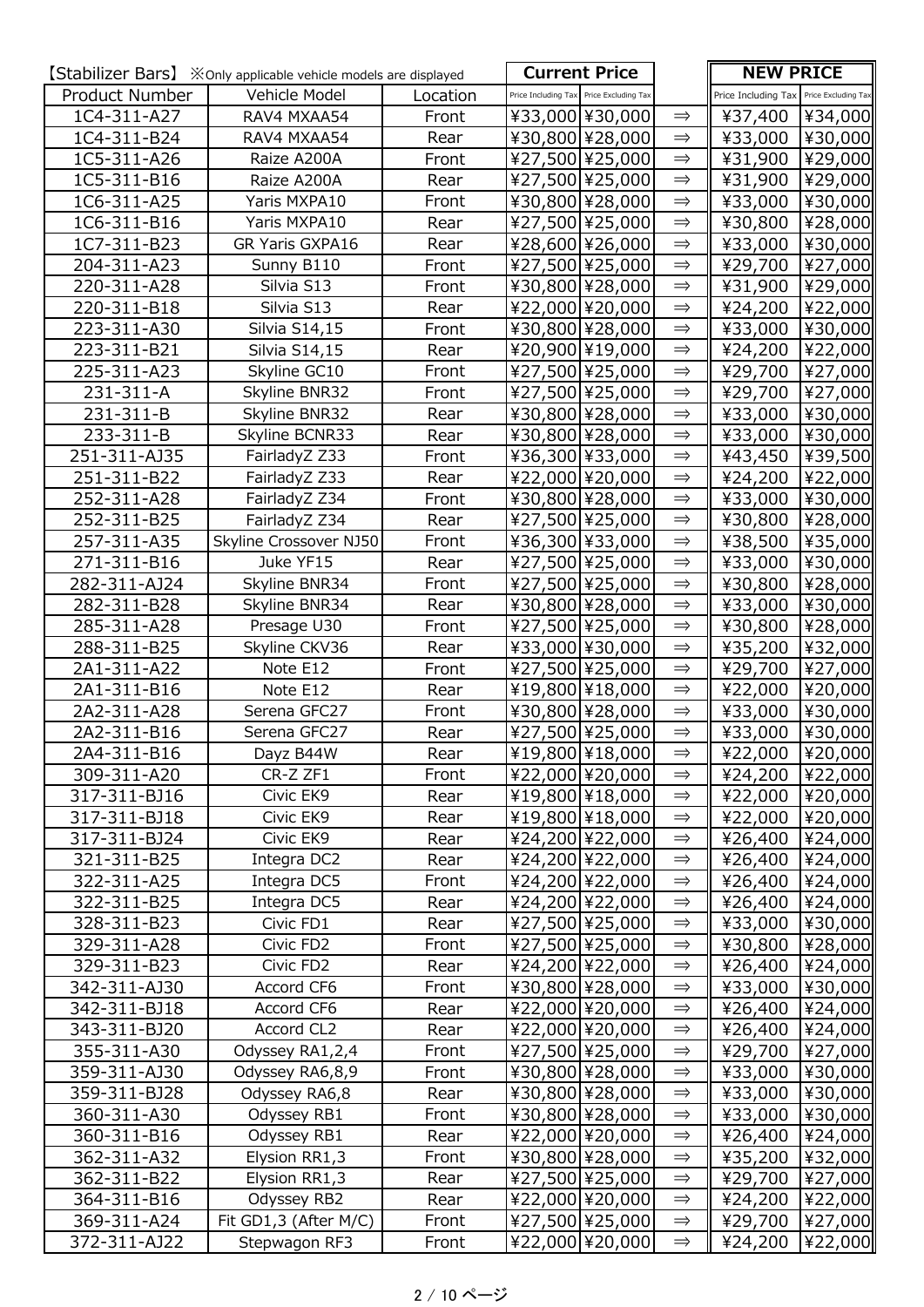|                | <b>[Stabilizer Bars]</b> $\cdot\mathbb{X}$ Only applicable vehicle models are displayed |          | <b>Current Price</b>                    |               | <b>NEW PRICE</b>                        |         |
|----------------|-----------------------------------------------------------------------------------------|----------|-----------------------------------------|---------------|-----------------------------------------|---------|
| Product Number | Vehicle Model                                                                           | Location | Price Including Tax Price Excluding Tax |               | Price Including Tax Price Excluding Tax |         |
| 375-311-B23    | S-MX RH1                                                                                | Rear     | ¥22,000 ¥20,000                         | $\Rightarrow$ | ¥24,200                                 | ¥22,000 |
| 380-311-A32    | S2000 AP1,2                                                                             | Front    | ¥33,000 ¥30,000                         | $\implies$    | ¥35,200  ¥32,000                        |         |
| 380-311-B30    | S2000 AP1,2                                                                             | Rear     | ¥30,800 ¥28,000                         | $\Rightarrow$ | ¥33,000                                 | ¥30,000 |
| 386-311-A24    | Fit GE8                                                                                 | Front    | ¥27,500 ¥25,000                         | $\Rightarrow$ | ¥29,700                                 | ¥27,000 |
| 386-311-B16    | Fit GE8                                                                                 | Rear     | ¥27,500 ¥25,000                         | $\implies$    | ¥33,000                                 | ¥30,000 |
| 392-311-B16    | Stepwagon RK1                                                                           | Rear     | ¥27,500 ¥25,000                         | $\Rightarrow$ | ¥33,000                                 | ¥30,000 |
| 396-311-A22    | N-ONE JG1                                                                               | Front    | ¥27,500 ¥25,000                         | $\implies$    | ¥29,700                                 | ¥27,000 |
| 396-311-B16    | N-ONE JG1                                                                               | Rear     | ¥27,500 ¥25,000                         | $\Rightarrow$ | ¥31,900                                 | ¥29,000 |
| 397-311-A35    | Odyssey RC1                                                                             | Front    | ¥41,800 ¥38,000                         | $\implies$    | ¥48,400                                 | ¥44,000 |
| 397-311-B16    | Odyssey RC1                                                                             | Rear     | ¥27,500 ¥25,000                         | $\implies$    | ¥33,000                                 | ¥30,000 |
| 3A2-311-A28    | Fit GK5                                                                                 | Front    | ¥28,600 ¥26,000                         | $\Rightarrow$ | ¥31,900                                 | ¥29,000 |
| 3A2-311-B16    | Fit GK5                                                                                 | Rear     | ¥27,500 ¥25,000                         | $\Rightarrow$ | ¥31,900                                 | ¥29,000 |
| 3A4-311-A28    | Vezel RU3                                                                               | Front    | ¥28,600 ¥26,000                         | $\implies$    | ¥33,000                                 | ¥30,000 |
| 3A4-311-B16    | Vezel RU3                                                                               | Rear     | ¥27,500 ¥25,000                         | $\Rightarrow$ | ¥33,000                                 | ¥30,000 |
| 3A8-311-A22    | S660 JW5                                                                                | Front    | ¥27,500 ¥25,000                         | $\Rightarrow$ | ¥30,800                                 | ¥28,000 |
| 3A8-311-B14    | S660 JW5                                                                                | Rear     | ¥22,000 ¥20,000                         | $\implies$    | ¥26,400                                 | ¥24,000 |
| 3A9-311-A25    | Civic FK2                                                                               | Front    | ¥28,600 ¥26,000                         | $\implies$    | ¥33,000                                 | ¥30,000 |
| 3A9-311-B16    | Civic FK2                                                                               | Rear     | ¥27,500 ¥25,000                         | $\implies$    | ¥33,000                                 | ¥30,000 |
| 3C4-311-A30    | Civic FK8                                                                               | Front    | ¥35,200 ¥32,000                         | $\Rightarrow$ | ¥36,300                                 | ¥33,000 |
| 3C4-311-B22    | Civic FK8                                                                               | Rear     | ¥30,800 ¥28,000                         | $\implies$    | ¥33,000                                 | ¥30,000 |
| 3C6-311-B16    | N-BOX JF3                                                                               | Rear     | ¥19,800 ¥18,000                         | $\implies$    | ¥22,000                                 | ¥20,000 |
| 3F1-311-A28    | Fit GR1,3,5,6                                                                           | Front    | ¥28,600 ¥26,000                         | $\Rightarrow$ | ¥33,000                                 | ¥30,000 |
| 404-311-A22    | Roadster NA6,8                                                                          | Front    | ¥22,000 ¥20,000                         | $\implies$    | ¥25,300                                 | ¥23,000 |
| 404-311-B16    | Roadster NA6,8                                                                          | Rear     | ¥19,800 ¥18,000                         | $\Rightarrow$ | ¥22,000                                 | ¥20,000 |
| 422-311-A32    | RX-7 FD3S                                                                               | Front    | ¥33,000 ¥30,000                         | $\implies$    | ¥37,400                                 | ¥34,000 |
| 422-311-B18    | RX-7 FD3S                                                                               | Rear     | ¥22,000 ¥20,000                         | $\Rightarrow$ | ¥24,200                                 | ¥22,000 |
| 428-311-AJ22   | Roadster NCEC                                                                           | Front    | ¥22,000 ¥20,000                         | $\implies$    | ¥24,200                                 | ¥22,000 |
| 428-311-BJ14   | Roadster NCEC                                                                           | Rear     | ¥22,000 ¥20,000                         | $\Rightarrow$ | ¥24,200                                 | ¥22,000 |
| 429-311-A24    | Roadster ND5RC                                                                          | Front    | ¥27,500 ¥25,000                         | $\Rightarrow$ | ¥30,800                                 | ¥28,000 |
| 429-311-B14    | Roadster ND5RC                                                                          | Rear     | ¥22,000 ¥20,000                         | $\implies$    | ¥24,200                                 | ¥22,000 |
| 437-311-A21    | Demio DY3W                                                                              | Front    | ¥22,000 ¥20,000                         | $\Rightarrow$ | ¥24,200 ¥22,000                         |         |
| 438-311-B16    | Demio DE5FS                                                                             | Rear     | ¥27,500 ¥25,000                         | $\Rightarrow$ | ¥31,900                                 | ¥29,000 |
| 446-311-A23    | Demio DJ5FS                                                                             | Front    | ¥27,500 ¥25,000                         | $\Rightarrow$ | ¥29,700                                 | ¥27,000 |
| 446-311-B16    | Demio DJ5FS                                                                             | Rear     | ¥27,500 ¥25,000                         | $\implies$    | ¥31,900                                 | ¥29,000 |
| 457-311-AJ21   | MPV LWEW                                                                                | Front    | ¥22,000 ¥20,000                         | $\implies$    | ¥24,200                                 | ¥22,000 |
| 460-311-A28    | RX-8 SE3P                                                                               | Front    | ¥33,000 \¥30,000                        | $\implies$    | ¥35,200                                 | ¥32,000 |
| 460-311-B18    | RX-8 SE3P                                                                               | Rear     | ¥22,000 ¥20,000                         | $\implies$    | ¥25,300  ¥23,000                        |         |
| 464-311-A25    | Atenza GG3S                                                                             | Front    | ¥25,300 ¥23,000                         | $\implies$    | ¥27,500                                 | ¥25,000 |
| 464-311-B21    | Atenza GG3S                                                                             | Rear     | ¥25,300 ¥23,000                         | $\Rightarrow$ | ¥26,400                                 | ¥24,000 |
| 525-311-A28    | Colt Z27AG                                                                              | Front    | ¥28,600 ¥26,000                         | $\implies$    | ¥31,900                                 | ¥29,000 |
| 525-311-B14    | Colt Z27AG                                                                              | Rear     | ¥30,800 ¥28,000                         | $\implies$    | ¥33,000                                 | ¥30,000 |
| 535-311-A22    | Legnum EC5W                                                                             | Front    | ¥22,000 ¥20,000                         | $\implies$    | ¥25,300                                 | ¥23,000 |
| 535-311-B24    | Legnum EC5W                                                                             | Rear     | ¥22,000 ¥20,000                         | $\implies$    | ¥25,300                                 | ¥23,000 |
| 542-311-B22    | Galant Fortis CY4A                                                                      | Rear     | ¥24,200 ¥22,000                         | $\implies$    | ¥26,400                                 | ¥24,000 |
| 560-311-A25    | Lancer CN, CP9A                                                                         | Front    | ¥27,500 ¥25,000                         | $\implies$    | ¥28,600                                 | ¥26,000 |
| 560-311-BJ18   | Lancer CN, CP9A                                                                         | Rear     | ¥22,000 ¥20,000                         | $\implies$    | ¥25,300                                 | ¥23,000 |
| 560-311-BJ23   | Lancer CN, CP9A                                                                         | Rear     | ¥27,500 ¥25,000                         | $\implies$    | ¥29,700                                 | ¥27,000 |
| 564-311-A21    | Lancer CT9A                                                                             | Front    | ¥27,500 ¥25,000                         | $\implies$    | ¥29,700                                 | ¥27,000 |
| 564-311-A25    | Lancer CT9A                                                                             | Front    | ¥27,500 ¥25,000                         | $\Rightarrow$ | ¥29,700                                 | ¥27,000 |
| 566-311-A23    | Lancer CZ4A                                                                             | Front    | ¥30,800 ¥28,000                         | $\Rightarrow$ | ¥33,000                                 | ¥30,000 |
| 566-311-A27    | Lancer CZ4A                                                                             | Front    | ¥30,800 ¥28,000                         | $\implies$    | ¥33,000  ¥30,000                        |         |
| 566-311-B21    | Lancer CZ4A                                                                             | Rear     | ¥27,500 ¥25,000                         | $\implies$    | ¥29,700                                 | ¥27,000 |
| 566-311-B25    | Lancer CZ4A                                                                             | Rear     | ¥27,500 ¥25,000                         | $\implies$    | ¥29,700                                 | ¥27,000 |
| 571-311-A28    | Lancer Cedia W CS5W                                                                     | Front    | ¥27,500 ¥25,000                         | $\Rightarrow$ | ¥29,700                                 | ¥27,000 |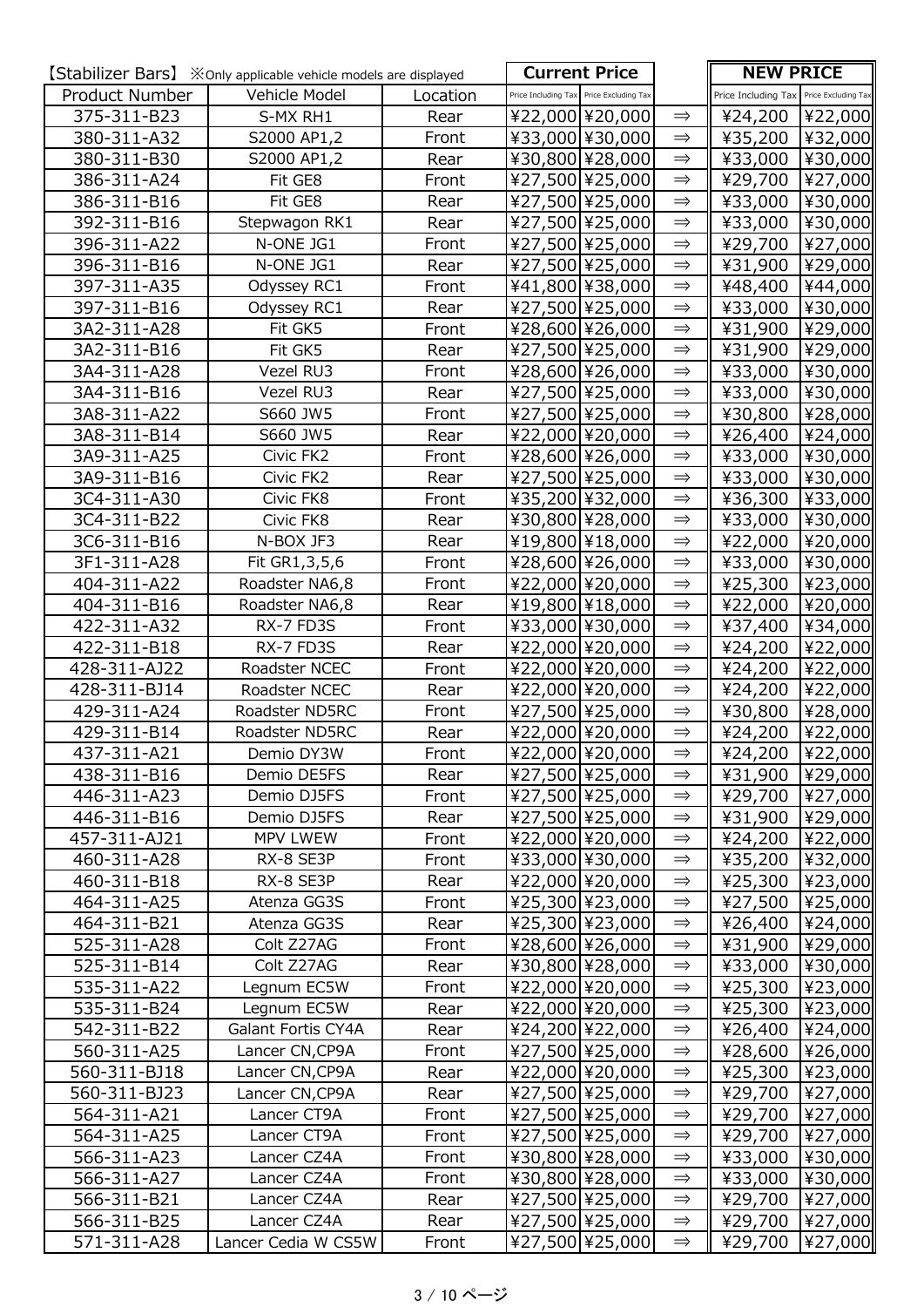|                | <b>[Stabilizer Bars]</b> $\cdot \times$ Only applicable vehicle models are displayed |          |                                         | <b>Current Price</b> |               | <b>NEW PRICE</b>                        |         |
|----------------|--------------------------------------------------------------------------------------|----------|-----------------------------------------|----------------------|---------------|-----------------------------------------|---------|
| Product Number | Vehicle Model                                                                        | Location | Price Including Tax Price Excluding Tax |                      |               | Price Including Tax Price Excluding Tax |         |
| 571-311-B18    | Lancer Cedia W CS5W                                                                  | Rear     | ¥22,000 ¥20,000                         |                      | $\implies$    | ¥25,300                                 | ¥23,000 |
| 583-311-AJ27   | Chariot Grandis N84W                                                                 | Front    | ¥27,500 ¥25,000                         |                      | $\Rightarrow$ | ¥29,700                                 | ¥27,000 |
| 60A-311-A20    | Alto Works HA36S                                                                     | Front    |                                         | ¥27,500 ¥25,000      | $\implies$    | ¥29,700                                 | ¥27,000 |
| 60J-311-A23    | Swift Sport ZC33S                                                                    | Front    | ¥24,200 ¥22,000                         |                      | $\Rightarrow$ | ¥26,400                                 | ¥24,000 |
| 60J-311-B16    | Swift Sport ZC33S                                                                    | Rear     |                                         | ¥19,800 ¥18,000      | $\implies$    | ¥22,000                                 | ¥20,000 |
| 60J-311-B20    | Swift Sport ZC33S                                                                    | Rear     |                                         | ¥22,000 ¥20,000      | $\Rightarrow$ | ¥24,200                                 | ¥22,000 |
| 615-311-A24    | Swift Sport HT81S                                                                    | Front    | ¥36,300 ¥33,000                         |                      | $\implies$    | ¥40,700                                 | ¥37,000 |
| 616-311-AJ23   | Swift Sport ZC31S                                                                    | Front    | ¥22,000 ¥20,000                         |                      | $\Rightarrow$ | ¥25,300                                 | ¥23,000 |
| 616-311-B16    | Swift Sport ZC31S                                                                    | Rear     | ¥27,500 ¥25,000                         |                      | $\Rightarrow$ | ¥31,900                                 | ¥29,000 |
| 617-311-B16    | Swift ZC71S                                                                          | Rear     | ¥27,500 ¥25,000                         |                      | $\Rightarrow$ | ¥31,900                                 | ¥29,000 |
| 619-311-A25    | Swift Sport ZC32S                                                                    | Front    | ¥30,800 ¥28,000                         |                      | $\Rightarrow$ | ¥33,000                                 | ¥30,000 |
| 619-311-B16    | Swift Sport ZC32S                                                                    | Rear     |                                         | ¥27,500 ¥25,000      | $\Rightarrow$ | ¥31,900                                 | ¥29,000 |
| 621-311-B22    | Hustler MR31S                                                                        | Rear     |                                         | ¥49,500 ¥45,000      | $\Rightarrow$ | ¥58,300                                 | ¥53,000 |
| 623-311-B16    | Alto Works HA36S                                                                     | Rear     | ¥27,500 ¥25,000                         |                      | $\Rightarrow$ | ¥31,900                                 | ¥29,000 |
| 632-311-A24    | Wagon R MH23S                                                                        | Front    |                                         | ¥27,500 ¥25,000      | $\Rightarrow$ | ¥29,700                                 | ¥27,000 |
| 633-311-A24    | Wagon R MH34S                                                                        | Front    | ¥27,500 ¥25,000                         |                      | $\implies$    | ¥29,700                                 | ¥27,000 |
| 647-311-A21    | Pleo RA1,2                                                                           | Front    | ¥27,500 ¥25,000                         |                      | $\Rightarrow$ | ¥29,700                                 | ¥27,000 |
| 658-311-BJ19   | Legacy BG5, BF5                                                                      | Rear     | ¥19,800 ¥18,000                         |                      | $\Rightarrow$ | ¥22,000                                 | ¥20,000 |
| 658-311-BJ21   | Legacy BG5, BF5                                                                      | Rear     |                                         | ¥19,800 ¥18,000      | $\implies$    | ¥22,000                                 | ¥20,000 |
| 660-311-A21    | Impreza GC8                                                                          | Front    |                                         | ¥19,800 ¥18,000      | $\Rightarrow$ | ¥22,000                                 | ¥20,000 |
| 660-311-A22    | Impreza GC8                                                                          | Front    | ¥19,800 ¥18,000                         |                      | $\implies$    | ¥22,000                                 | ¥20,000 |
| 660-311-BJ19   | Impreza GC8                                                                          | Rear     |                                         | ¥19,800 ¥18,000      | $\Rightarrow$ | ¥22,000                                 | ¥20,000 |
| 660-311-BJ21   | Impreza GC8                                                                          | Rear     | ¥19,800 ¥18,000                         |                      | $\implies$    | ¥22,000                                 | ¥20,000 |
| 666-311-BJ22   | Impreza GC8                                                                          | Rear     |                                         | ¥19,800 ¥18,000      | $\implies$    | ¥22,000                                 | ¥20,000 |
| 667-311-A21    | Impreza GDB                                                                          | Front    | ¥19,800 ¥18,000                         |                      | $\Rightarrow$ | ¥22,000                                 | ¥20,000 |
| 667-311-A22    | Impreza GDB                                                                          | Front    |                                         | ¥19,800 ¥18,000      | $\Rightarrow$ | ¥22,000                                 | ¥20,000 |
| 669-311-BJ22   | Impreza GDB                                                                          | Rear     |                                         | ¥19,800 ¥18,000      | $\Rightarrow$ | ¥22,000                                 | ¥20,000 |
| 675-311-BJ16   | Forester SF5                                                                         | Rear     |                                         | ¥19,800 ¥18,000      | $\Rightarrow$ | ¥22,000                                 | ¥20,000 |
| 676-311-A23    | Forester SG5                                                                         | Front    | ¥22,000 ¥20,000                         |                      | $\Rightarrow$ | ¥25,300                                 | ¥23,000 |
| 676-311-BJ19   | Forester SG5                                                                         | Rear     |                                         | ¥19,800 ¥18,000      | $\implies$    | ¥22,000                                 | ¥20,000 |
| 678-311-A23    | Forester SG5                                                                         | Front    |                                         | ¥22,000 ¥20,000      | $\Rightarrow$ | ¥25,300                                 | ¥23,000 |
| 680-311-B18    | Legacy BE5                                                                           | Rear     |                                         | ¥19,800 ¥18,000      | $\Rightarrow$ | ¥22,000                                 | ¥20,000 |
| 684-311-A23    | Legacy BP5, BL5                                                                      | Front    |                                         | ¥22,000 ¥20,000      | $\Rightarrow$ | ¥25,300  ¥23,000                        |         |
| 684-311-B21    | Legacy BP5, BL5                                                                      | Rear     |                                         | ¥19,800 ¥18,000      | $\implies$    | ¥22,000                                 | ¥20,000 |
| 686-311-A23    | Legacy BLE, BPE                                                                      | Front    |                                         | ¥22,000 ¥20,000      | $\implies$    | ¥25,300                                 | ¥23,000 |
| 689-311-A26    | Outback BRF                                                                          | Front    |                                         | ¥28,600 ¥26,000      | $\Rightarrow$ | ¥33,000                                 | ¥30,000 |
| 692-311-A23    | Impreza GRB                                                                          | Front    |                                         | ¥23,100 ¥21,000      | $\implies$    | ¥25,300                                 | ¥23,000 |
| 692-311-B20    | Impreza GRB                                                                          | Rear     |                                         | ¥23,100 ¥21,000      | $\Rightarrow$ | ¥25,300                                 | ¥23,000 |
| 694-311-A24    | Impreza Sport GP7                                                                    | Front    |                                         | ¥27,500 ¥25,000      | $\implies$    | ¥29,700                                 | ¥27,000 |
| 695-311-A26    | Impreza Sport GP7                                                                    | Front    |                                         | ¥28,600 ¥26,000      | $\Rightarrow$ | ¥31,900  ¥29,000                        |         |
| 696-311-A28    | Legacy BMG                                                                           | Front    |                                         | ¥30,800 ¥28,000      | $\implies$    | ¥33,000                                 | ¥30,000 |
| 697-311-A26    | Forester SJG                                                                         | Front    |                                         | ¥28,600 ¥26,000      | $\Rightarrow$ | ¥33,000                                 | ¥30,000 |
| 6A1-311-A26    | WRX STI VAB                                                                          | Front    |                                         | ¥28,600 ¥26,000      | $\Rightarrow$ | ¥33,000                                 | ¥30,000 |
| 6A1-311-B22    | WRX STI VAB                                                                          | Rear     |                                         | ¥23,100 ¥21,000      | $\implies$    | ¥26,400                                 | ¥24,000 |
| 6A5-311-A26    | Levorg VMG                                                                           | Front    |                                         | ¥28,600 ¥26,000      | $\Rightarrow$ | ¥33,000                                 | ¥30,000 |
| 6A8-311-A26    | Forester SK9                                                                         | Front    |                                         | ¥30,800 ¥28,000      | $\implies$    | ¥33,000                                 | ¥30,000 |
| 6A8-311-B18    | Forester SK9                                                                         | Rear     |                                         | ¥24,200 ¥22,000      | $\Rightarrow$ | ¥26,400                                 | ¥24,000 |
| 6A9-311-A26    | Levorg VN5                                                                           | Front    |                                         | ¥30,800 ¥28,000      | $\Rightarrow$ | ¥33,000                                 | ¥30,000 |
| 6A9-311-B21    | Levorg VN5                                                                           | Rear     |                                         | ¥27,500 ¥25,000      | $\Rightarrow$ | ¥30,800                                 | ¥28,000 |
| 772-311-B18    | BoonX4 M312S                                                                         | Rear     |                                         | ¥22,000 ¥20,000      | $\Rightarrow$ | ¥25,300                                 | ¥23,000 |
| 776-311-A24    | Copen LA400K                                                                         | Front    |                                         | ¥28,600 ¥26,000      | $\implies$    | ¥31,900                                 | ¥29,000 |
| 776-311-B16    | Copen LA400K                                                                         | Rear     |                                         | ¥27,500 ¥25,000      | $\Rightarrow$ | ¥31,900                                 | ¥29,000 |
| 780-311-B16    | Move LA100S                                                                          | Rear     |                                         | ¥27,500 ¥25,000      | $\implies$    | ¥31,900                                 | ¥29,000 |
| 782-311-B16    | Tanto LA650S                                                                         | Rear     |                                         | ¥27,500 ¥25,000      | $\Rightarrow$ | ¥31,900                                 | ¥29,000 |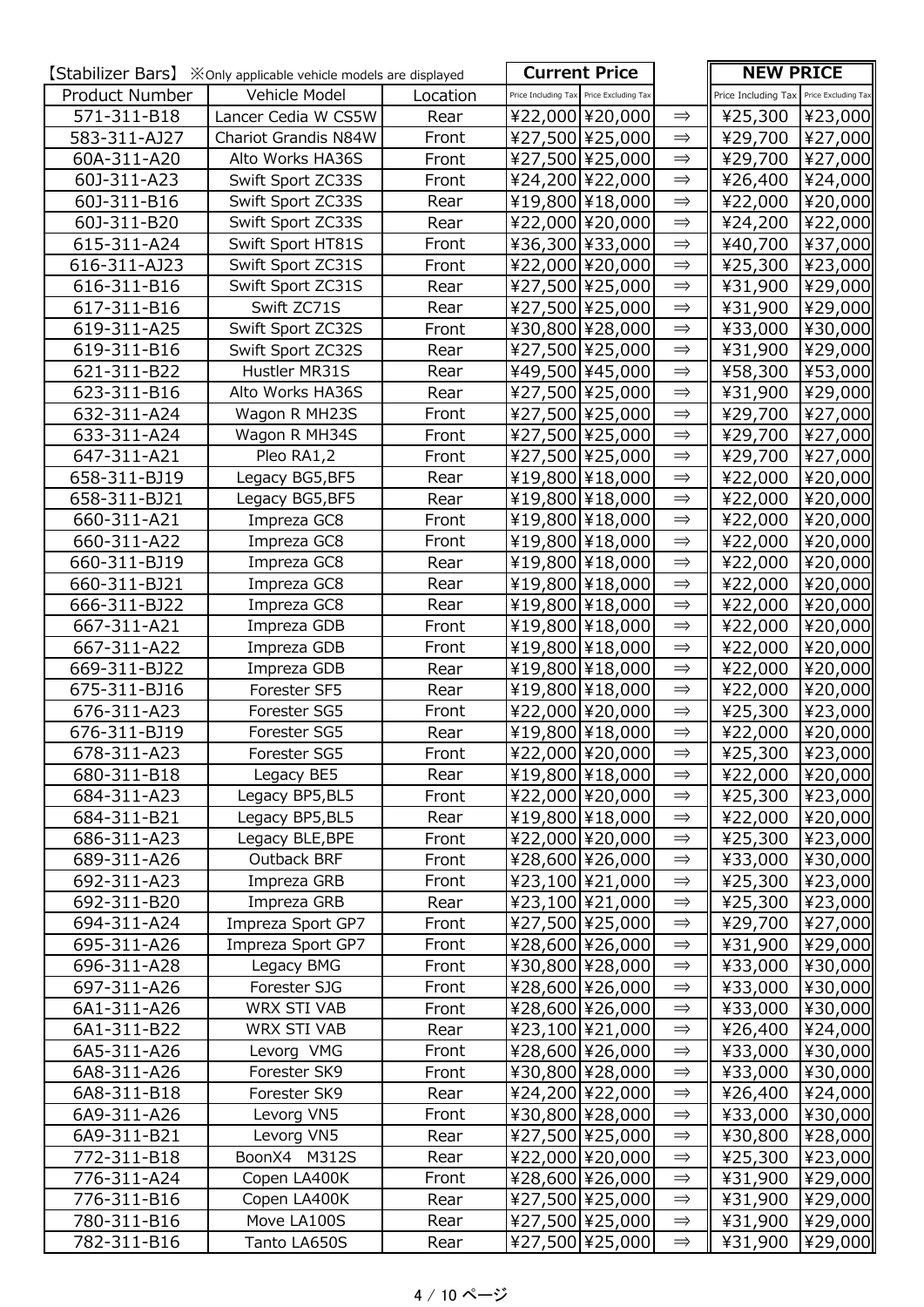|                | [Stabilizer Bars] $\mathbb{X}$ Only applicable vehicle models are displayed |          |                                         | <b>Current Price</b> |               | <b>NEW PRICE</b>                        |         |
|----------------|-----------------------------------------------------------------------------|----------|-----------------------------------------|----------------------|---------------|-----------------------------------------|---------|
| Product Number | Vehicle Model                                                               | Location | Price Including Tax Price Excluding Tax |                      |               | Price Including Tax Price Excluding Tax |         |
| 807-311-A29    | Estima TCR10                                                                | Front    |                                         | ¥27,500 ¥25,000      | $\Rightarrow$ | ¥30,800                                 | ¥28,000 |
| 810-311-A30    | Emina, Lucida TCR ***                                                       | Front    |                                         | ¥27,500 ¥25,000      | $\implies$    | ¥30,800                                 | ¥28,000 |
| 813-311-A28    | Estima ACR40W                                                               | Front    |                                         | ¥30,800 ¥28,000      | $\Rightarrow$ | ¥35,200                                 | ¥32,000 |
| 814-311-A30    | Estima ACR30W                                                               | Front    |                                         | ¥30,800 ¥28,000      | $\Rightarrow$ | ¥35,200                                 | ¥32,000 |
| 814-311-B16    | Estima ACR30W                                                               | Rear     |                                         | ¥27,500 ¥25,000      | $\implies$    | ¥33,000                                 | ¥30,000 |
| 815-311-A28    | Noah AZR60G                                                                 | Front    |                                         | ¥30,800 ¥28,000      | $\implies$    | ¥35,200                                 | ¥32,000 |
| 815-311-B16    | Noah AZR60G                                                                 | Rear     |                                         | ¥27,500 ¥25,000      | $\implies$    | ¥33,000                                 | ¥30,000 |
| 816-311-A28    | Noah AZR65G                                                                 | Front    |                                         | ¥30,800 ¥28,000      | $\Rightarrow$ | ¥35,200                                 | ¥32,000 |
| 840-311-A29    | Elgrand ALE50                                                               | Front    |                                         | ¥27,500 ¥25,000      | $\implies$    | ¥30,800                                 | ¥28,000 |
| 840-311-B25    | Elgrand ALE50                                                               | Rear     |                                         | ¥30,800 ¥28,000      | $\Rightarrow$ | ¥33,000                                 | ¥30,000 |
| 841-311-A30    | Elgrand E51                                                                 | Front    |                                         | ¥27,500 ¥25,000      | $\Rightarrow$ | ¥29,700                                 | ¥27,000 |
| 841-311-BJ28   | Elgrand E51                                                                 | Rear     |                                         | ¥30,800 ¥28,000      | $\Rightarrow$ | ¥33,000                                 | ¥30,000 |
| 842-311-BJ22   | Elgrand TE52                                                                | Rear     |                                         | ¥22,000 ¥20,000      | $\Rightarrow$ | ¥25,300                                 | ¥23,000 |
| 843-311-BJ28   | Elgrand PNE52                                                               | Rear     |                                         | ¥30,800 ¥28,000      | $\Rightarrow$ | ¥33,000                                 | ¥30,000 |
| 870-311-A32    | Delica Space Gear PF8W                                                      | Front    |                                         | ¥27,500 ¥25,000      | $\Rightarrow$ | ¥29,700                                 | ¥27,000 |
| 870-311-B27    | Delica Space Gear PF8W                                                      | Rear     |                                         | ¥27,500 ¥25,000      | $\implies$    | ¥28,600                                 | ¥26,000 |
| 872-311-A24    | Delica D:5 CV5W                                                             | Front    |                                         | ¥27,500 ¥25,000      | $\Rightarrow$ | ¥29,700                                 | ¥27,000 |
| 872-311-B22    | Delica D:5 CV5W                                                             | Rear     |                                         | ¥24,200 ¥22,000      | $\implies$    | ¥27,500                                 | ¥25,000 |
| 873-311-B21    | Delica D:5 CV5W                                                             | Rear     |                                         | ¥24,200 ¥22,000      | $\Rightarrow$ | ¥27,500                                 | ¥25,000 |
| 891-311-B22    | Jimny JB23,33                                                               | Rear     |                                         | ¥49,500 ¥45,000      | $\Rightarrow$ | ¥58,300                                 | ¥53,000 |
| 900-311-A26    | Vitz NCP131                                                                 | Front    |                                         | ¥30,800 ¥28,000      | $\implies$    | ¥35,200                                 | ¥32,000 |
| 900-311-B16    | Vitz NCP131                                                                 | Rear     |                                         | ¥27,500 ¥25,000      | $\Rightarrow$ | ¥31,900                                 | ¥29,000 |
| 902-311-B23    | Wish ZNE10G                                                                 | Rear     |                                         | ¥22,000 ¥20,000      | $\Rightarrow$ | ¥25,300                                 | ¥23,000 |
| 906-311-B22    | Wish ZGE20W                                                                 | Rear     |                                         | ¥22,000 ¥20,000      | $\Rightarrow$ | ¥25,300                                 | ¥23,000 |
| 918-311-A30    | Hiace 200 Series Narrow 2WD                                                 | Front    |                                         | ¥30,800 ¥28,000      | $\Rightarrow$ | ¥33,000                                 | ¥30,000 |
| 918-311-B28    | Hiace 200 Series Narrow                                                     | Rear     |                                         | ¥49,500 ¥45,000      | $\Rightarrow$ | ¥55,000                                 | ¥50,000 |
| 919-311-A30    | Hiace 200 Series Wide 2WD                                                   | Front    |                                         | ¥33,000 ¥30,000      | $\Rightarrow$ | ¥35,200                                 | ¥32,000 |
| 919-311-B28    | Hiace 200 Series Wide                                                       | Rear     |                                         | ¥49,500 ¥45,000      | $\Rightarrow$ | ¥57,200                                 | ¥52,000 |
| 921-311-A27    | Bb QNC21                                                                    | Front    |                                         | ¥30,800 ¥28,000      | $\Rightarrow$ | ¥34,100                                 | ¥31,000 |
| 921-311-B19    | Bb QNC21                                                                    | Rear     |                                         | ¥30,800 ¥28,000      | $\Rightarrow$ | ¥33,000                                 | ¥30,000 |
| 924-311-A25    | Harrier GSU30W                                                              | Front    |                                         | ¥30,800 ¥28,000      | $\Rightarrow$ | ¥33,000 ¥30,000                         |         |
| 924-311-B18    | Harrier GSU30W                                                              | Rear     |                                         | ¥24,200 ¥22,000      | $\Rightarrow$ | ¥25,300                                 | ¥23,000 |
| 925-311-A30    | Estima ACR50W                                                               | Front    |                                         | ¥33,000 ¥30,000      | $\Rightarrow$ | ¥37,400                                 | ¥34,000 |
| 925-311-B16    | Estima ACR50W                                                               | Rear     |                                         | ¥27,500 ¥25,000      | $\Rightarrow$ | ¥33,000                                 | ¥30,000 |
| 942-311-B16    | Prius ZVW30                                                                 | Rear     |                                         | ¥27,500 ¥25,000      | $\Rightarrow$ | ¥33,000                                 | ¥30,000 |
| 945-311-B16    | Alphard ATH20W                                                              | Rear     |                                         | ¥27,500 ¥25,000      | $\Rightarrow$ | ¥33,000                                 | ¥30,000 |
| 951-311-A25    | Prius ZVW30                                                                 | Front    |                                         | ¥27,500 ¥25,000      | $\implies$    | ¥30,800                                 | ¥28,000 |
| 957-311-A32    | FFJ Cruiser GSJ15W                                                          | Front    |                                         | ¥36,300 ¥33,000      | $\Rightarrow$ | ¥38,500                                 | ¥35,000 |
| 957-311-B22    | FFJ Cruiser GSJ15W                                                          | Rear     |                                         | ¥27,500 ¥25,000      | $\Rightarrow$ | ¥30,800                                 | ¥28,000 |
| 965-311-A16    | 86, BRZ ZN6, ZC6                                                            | Front    |                                         | ¥24,200 ¥22,000      | $\implies$    | ¥26,400                                 | ¥24,000 |
| 965-311-A20    | 86, BRZ ZN6, ZC6                                                            | Front    |                                         | ¥24,200 ¥22,000      | $\Rightarrow$ | ¥26,400                                 | ¥24,000 |
| 965-311-B14    | 86, BRZ ZN6, ZC6                                                            | Rear     |                                         | ¥22,000 ¥20,000      | $\implies$    | ¥25,300                                 | ¥23,000 |
| 965-311-B16    | 86, BRZ ZN6, ZC6                                                            | Rear     |                                         | ¥22,000 ¥20,000      | $\Rightarrow$ | ¥25,300                                 | ¥23,000 |
| 969-311-B19    | Crown AWS210                                                                | Rear     |                                         | ¥22,000 ¥20,000      | $\Rightarrow$ | ¥25,300                                 | ¥23,000 |
| 974-311-B16    | Noah, Voxy ZWR80G                                                           | Rear     |                                         | ¥27,500 ¥25,000      | $\Rightarrow$ | ¥33,000                                 | ¥30,000 |
| 975-311-A28    | Noah, Voxy ZWR80G                                                           | Front    |                                         | ¥30,800 ¥28,000      | $\implies$    | ¥35,200                                 | ¥32,000 |
| 977-311-B20    | Harrier AVU65W                                                              | Rear     |                                         | ¥24,200 ¥22,000      | $\implies$    | ¥26,400                                 | ¥24,000 |
| 978-311-B25    | Harrier ZSU60W                                                              | Rear     |                                         | ¥27,500 ¥25,000      | $\implies$    | ¥30,800                                 | ¥28,000 |
| 983-311-B19    | IS350 GSE21                                                                 | Rear     |                                         | ¥27,500 ¥25,000      | $\implies$    | ¥30,800                                 | ¥28,000 |
| 990-311-A30    | Alphard AGH30W                                                              | Front    |                                         | ¥33,000 ¥30,000      | $\implies$    | ¥37,400                                 | ¥34,000 |
| 990-311-B24    | Alphard AGH30W                                                              | Rear     |                                         | ¥30,800 ¥28,000      | $\Rightarrow$ | ¥33,000                                 | ¥30,000 |
| 995-311-A32    | Hiace 200 Series Narrow 4WD                                                 | Front    |                                         | ¥34,100 ¥31,000      | $\implies$    | ¥37,400                                 | ¥34,000 |
| 996-311-A32    | Hiace 200 Series Wide 4WD                                                   | Front    |                                         | ¥36,300 ¥33,000      | $\Rightarrow$ | ¥39,600                                 | ¥36,000 |
| BM7-311-A28    | <b>BMW F30 Series</b>                                                       | Front    |                                         | ¥42,900 ¥39,000      | $\Rightarrow$ | ¥44,000                                 | ¥40,000 |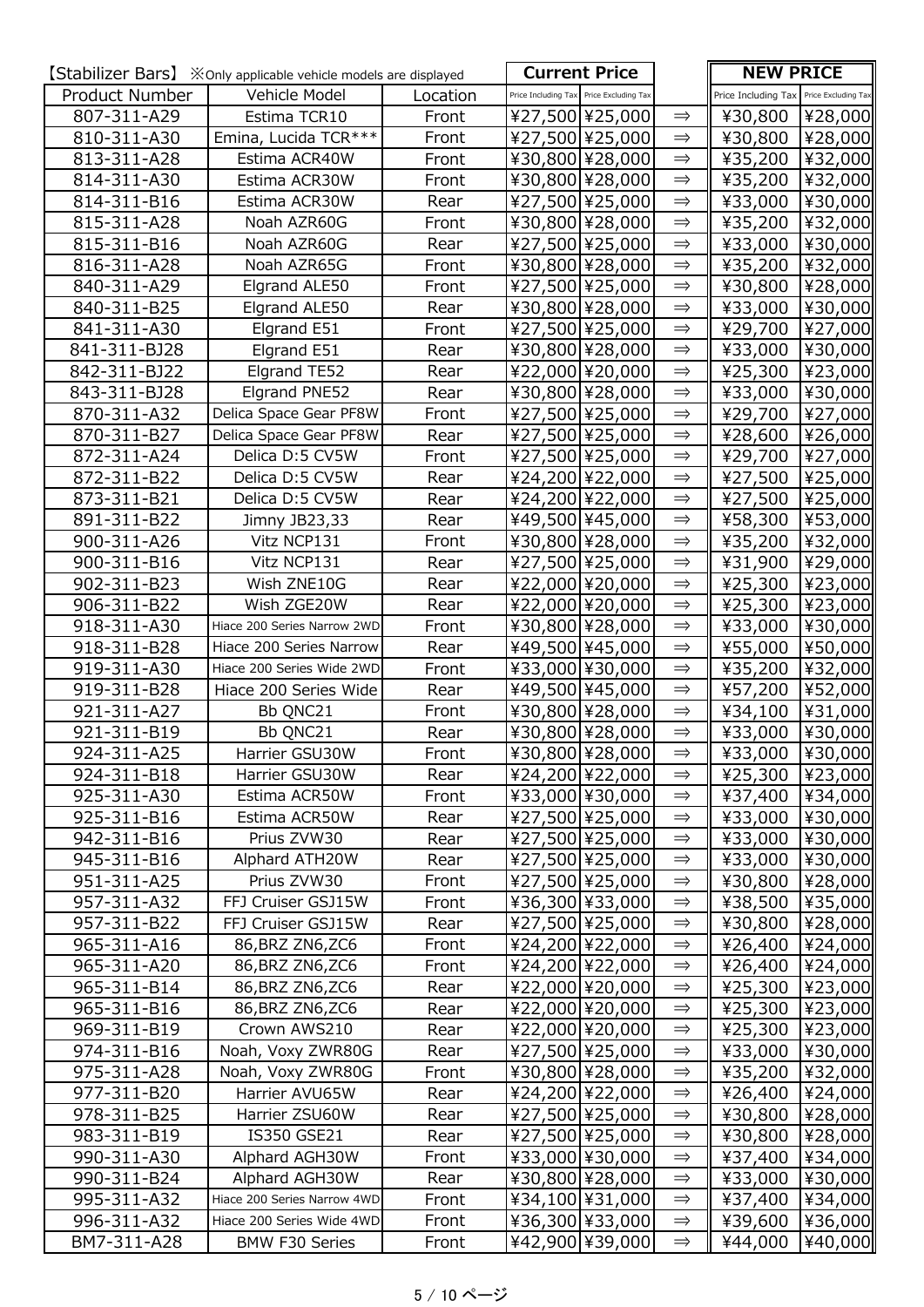| [Stabilizer Bars]<br>X Only applicable vehicle models are displayed |                | <b>Current Price</b> |                                         | <b>NEW PRICE</b> |                                         |         |
|---------------------------------------------------------------------|----------------|----------------------|-----------------------------------------|------------------|-----------------------------------------|---------|
| Product Number                                                      | Vehicle Model  | Location             | Price Including Tax Price Excluding Tax |                  | Price Including Tax Price Excluding Tax |         |
| BM7-311-B16                                                         | BMW F30 Series | Rear                 | [¥30,800]¥28,000]                       |                  | $\parallel$ ¥33,000                     | ¥30,000 |
| LT1-311-A122                                                        | Lotus Exige    | Front                | ¥44,000 ¥40,000                         |                  | ¥49,500                                 | ¥45,000 |

|                |                       |                                        |                | <b>Current Price</b>                    |               | <b>NEW PRICE</b>                        |         |
|----------------|-----------------------|----------------------------------------|----------------|-----------------------------------------|---------------|-----------------------------------------|---------|
| Product Number | Vehicle Model         | Location                               |                | Price Including Tax Price Excluding Tax |               | Price Including Tax Price Excluding Tax |         |
| 199-492-C      | Mark X GRX130         | Front Center                           |                | ¥20,900 ¥19,000                         | $\Rightarrow$ | ¥24,200                                 | ¥22,000 |
| 199-492-R      | Mark X GRX130         | Rear                                   |                | ¥14,300 ¥13,000                         | $\Rightarrow$ | ¥16,500                                 | ¥15,000 |
| 1A1-492-C      | Prius ZVW50,51,55     | Center                                 |                | ¥27,500 ¥25,000                         | $\Rightarrow$ | ¥30,800                                 | ¥28,000 |
| 1A1-492-F      | Prius ZVW50,51,55     | Front                                  |                | ¥25,300 ¥23,000                         | $\Rightarrow$ | ¥28,600                                 | ¥26,000 |
| 1A7-492-R      | C-HR ZYX10            | Rear                                   |                | ¥15,400 ¥14,000                         | $\Rightarrow$ | ¥18,150                                 | ¥16,500 |
| 1A8-492-ER     | Crown ARS220          | Engine Room                            |                | ¥20,900 ¥19,000                         | $\implies$    | ¥22,000                                 | ¥20,000 |
| 1A8-492-F      | Crown ARS220          | Front                                  |                | ¥13,200 ¥12,000                         | $\Rightarrow$ | ¥15,400                                 | ¥14,000 |
| 1A8-492-RM     | Crown ARS220          | Rear Member                            |                | ¥18,700 ¥17,000                         | $\Rightarrow$ | ¥19,800                                 | ¥18,000 |
| 1A8-492-RMS    | Crown ARS220          | Rear Member Side ¥20,900 ¥19,000       |                |                                         | $\Rightarrow$ | ¥22,000                                 | ¥20,000 |
| 1A9-492-R      | Corolla Sport ZWE211H | Rear                                   |                | ¥15,400 ¥14,000                         | $\Rightarrow$ | ¥17,600                                 | ¥16,000 |
| 1C2-492-ER     | Supra DB42            | Engine Room                            |                | ¥26,400 ¥24,000                         | $\Rightarrow$ | ¥29,700                                 | ¥27,000 |
| 1C2-492-R      | Supra DB42            | Rear                                   |                | ¥37,400 ¥34,000                         | $\Rightarrow$ | ¥41,800                                 | ¥38,000 |
| 1C2-492-SPF    | Supra DB42            | Seat Rail Plus, Front ¥18,700 ¥17,000  |                |                                         | $\Rightarrow$ | ¥20,900                                 | ¥19,000 |
| 1C2-492-SPR    | Supra DB42            | Seat Rail Plus, Rear ¥18,700 ¥17,000   |                |                                         | $\Rightarrow$ | ¥20,900                                 | ¥19,000 |
| 1C2-492-TP     | Supra DB42            | Trunk Bar Plus   ¥24,200   ¥22,000     |                |                                         | $\Rightarrow$ | ¥26,400                                 | ¥24,000 |
| 1C4-492-FMF    | RAV4 MXAA54           | Front Member, Front ¥11,000 ¥10,000    |                |                                         | $\Rightarrow$ | ¥13,200                                 | ¥12,000 |
| 1C4-492-FMR    | RAV4 MXAA54           | Front Member, Rear   ¥11,000   ¥10,000 |                |                                         | $\implies$    | ¥13,200                                 | ¥12,000 |
| 1C4-492-RM     | RAV4 AXAH52           | Rear Member                            |                | ¥11,000 ¥10,000                         | $\Rightarrow$ | ¥13,200                                 | ¥12,000 |
| 1C5-492-F      | Raize A200A           | Front                                  |                | ¥24,200 ¥22,000                         | $\Rightarrow$ | ¥27,500                                 | ¥25,000 |
| 1C6-492-F      | Yaris MXPA            | Front                                  | ¥10,450 ¥9,500 |                                         | $\Rightarrow$ | ¥11,550                                 | ¥10,500 |
| 1C7-492-FMF    | GR Yaris GXPA16       | Front Member, Front ¥24,200 ¥22,000    |                |                                         | $\Rightarrow$ | ¥27,500                                 | ¥25,000 |
| 1C7-492-FMR    | GR Yaris GXPA16       | Front Member, Rear ¥24,200 ¥22,000     |                |                                         | $\Rightarrow$ | ¥27,500                                 | ¥25,000 |
| 1C7-492-RE     | GR Yaris GXPA16       | Rear End                               |                | ¥14,300 ¥13,000                         | $\implies$    | ¥15,400                                 | ¥14,000 |
| 1C7-492-SP     | GR Yaris GXPA16       | Seat Rail Plus                         |                | ¥18,700 ¥17,000                         | $\implies$    | ¥20,900                                 | ¥19,000 |
| 1C9-492-FMF    | Yaris Cross MXPB10    | Front Member, Front ¥13,200 ¥12,000    |                |                                         | $\implies$    | ¥14,300                                 | ¥13,000 |
| 1C9-492-FMR    | Yaris Cross MXPB10    | Front Member, Rear ¥11,000 ¥10,000     |                |                                         | $\Rightarrow$ | ¥12,100                                 | ¥11,000 |
| 1F5-492-RM     | Harrier MXUA80        | Rear Member                            |                | ¥11,000 ¥10,000                         | $\Rightarrow$ | ¥12,100                                 | ¥11,000 |
| 277-492-F      | Note E12 Series       | Front                                  |                | ¥25,300 ¥23,000                         | $\Rightarrow$ | ¥28,600                                 | ¥26,000 |
| 277-492-R      | Note E12 Series       | Rear                                   |                | ¥25,300 ¥23,000                         | $\Rightarrow$ | ¥28,600                                 | ¥26,000 |
| 278-492-FMF    | Note e-POWER HE12     | Front Member, Front ¥15,400 ¥14,000    |                |                                         | $\Rightarrow$ | ¥16,500                                 | ¥15,000 |
| 278-492-FMR    | Note e-POWER HE12     | Front Member, Rear ¥20,900 ¥19,000     |                |                                         | $\Rightarrow$ | ¥22,000                                 | ¥20,000 |
| 278-492-R      | Note e-POWER HE12     | Rear                                   |                | ¥27,500 ¥25,000                         | $\Rightarrow$ | ¥29,700                                 | ¥27,000 |
| 278-492-SP     | Note e-POWER HE12     | Seat Rail Plus                         |                | ¥18,700 ¥17,000                         | $\Rightarrow$ | ¥20,900                                 | ¥19,000 |
| 278-492-TP     | Note e-POWER HE12     | Trunk Bar Plus   ¥22,000   ¥20,000     |                |                                         | $\Rightarrow$ | ¥24,200                                 | ¥22,000 |
| 288-492-FS     | Skyline CKV36         | Front Side                             |                | ¥14,300 ¥13,000                         | $\Rightarrow$ | ¥16,500                                 | ¥15,000 |
| 288-492-R      | Skyline CKV36         | Rear                                   |                | ¥9,350   ¥8,500                         | $\Rightarrow$ | ¥11,000                                 | ¥10,000 |
| 288-492-RB     | Skyline CKV36         | Rear Bar Bulk                          |                | ¥24,200 ¥22,000                         | $\Rightarrow$ | ¥27,500                                 | ¥25,000 |
| 2A1-492-R      | March K13             | Rear                                   |                | ¥25,300 ¥23,000                         | $\implies$    | ¥29,700                                 | ¥27,000 |
| 2A2-492-F      | Serena GFC27          | Front                                  |                | ¥20,900 ¥19,000                         | $\Rightarrow$ | ¥24,200                                 | ¥22,000 |
| 2A2-492-R      | Serena GFC27          | Rear                                   |                | ¥19,800 ¥18,000                         | $\implies$    | ¥22,000                                 | ¥20,000 |
| 2A4-492-F      | Dayz B44W             | Front                                  | ¥10,450 ¥9,500 |                                         | $\Rightarrow$ | ¥11,000                                 | ¥10,000 |
| 2A4-492-FP     | Dayz B44W             | Front Plus                             |                | ¥22,000 ¥20,000                         | $\implies$    | ¥24,200                                 | ¥22,000 |
| 329-492-C      | Civic FD2             | Floor Center                           |                | ¥25,300 ¥23,000                         | $\Rightarrow$ | ¥29,700                                 | ¥27,000 |
| 329-492-FM     | Civic FD2             | Front Member                           |                | ¥16,500 ¥15,000                         | $\Rightarrow$ | ¥19,800                                 | ¥18,000 |
| 329-492-FS     | Civic FD2             | Front Side                             |                | ¥33,000 ¥30,000                         | $\implies$    | ¥37,400                                 | ¥34,000 |
| 329-492-RB     | Civic FD2             | Rear Bar Bulk                          |                | ¥15,950 ¥14,500                         | $\Rightarrow$ | ¥18,700                                 | ¥17,000 |
| 329-492-RE     | Civic FD2             | Rear End                               |                | ¥15,950 ¥14,500                         | $\implies$    | ¥18,700                                 | ¥17,000 |
| 329-492-RL     | Civic FD2             | Rear Lower Arm   ¥14,300   ¥13,000     |                |                                         | $\implies$    | ¥16,500                                 | ¥15,000 |
| 329-492-RS     | Civic FD2             | Floor Rear, Side ¥25,300 ¥23,000       |                |                                         | $\Rightarrow$ | ¥29,700                                 | ¥27,000 |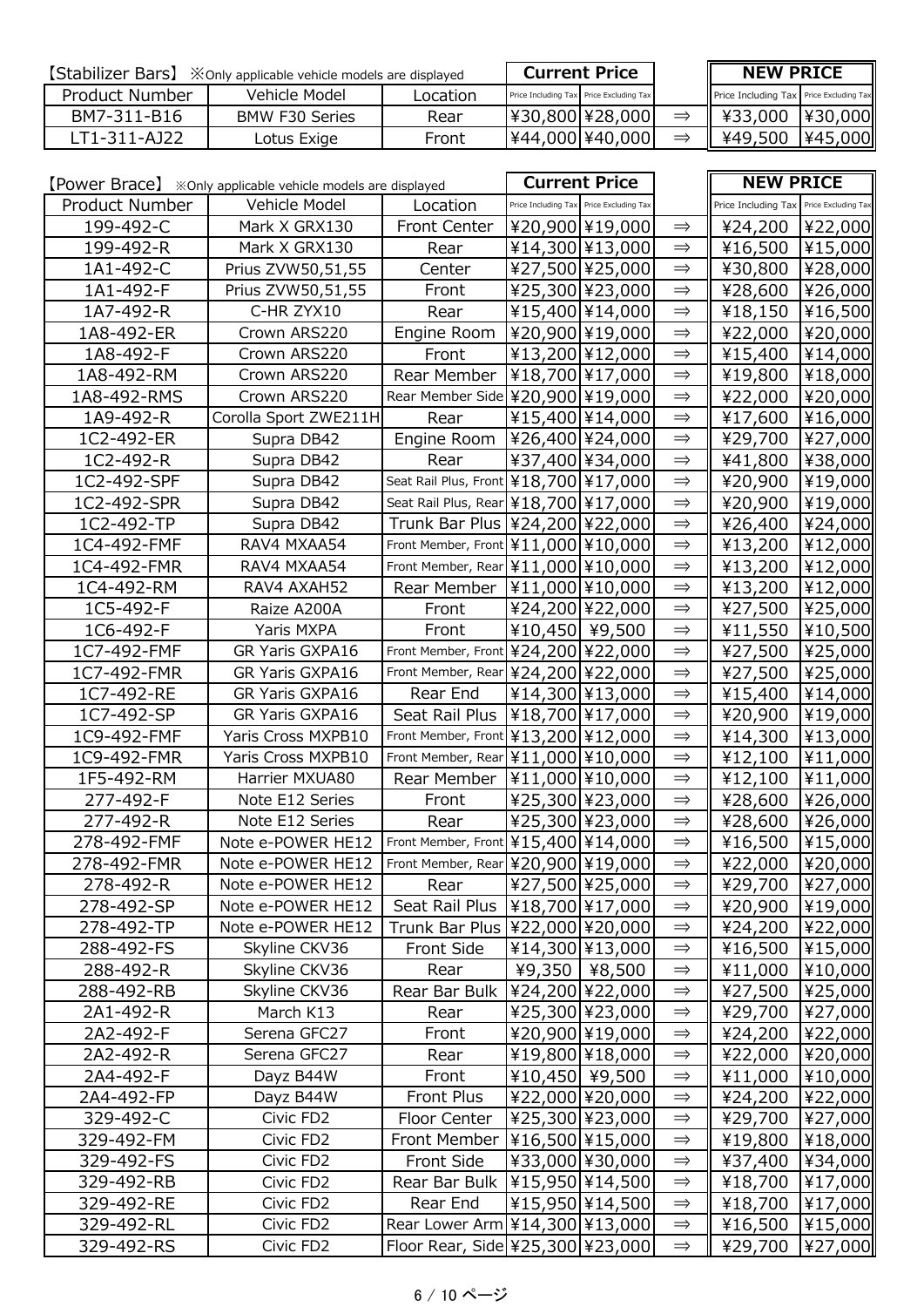|                          |                            |                              | <b>Current Price</b>                       |                                | <b>NEW PRICE</b>    |                     |
|--------------------------|----------------------------|------------------------------|--------------------------------------------|--------------------------------|---------------------|---------------------|
| Product Number           | Vehicle Model              | Location                     | Price Including Tax Price Excluding Tax    |                                | Price Including Tax | Price Excluding Tax |
| 329-492-SR               | Civic FD2                  | Seat Rail                    | ¥14,300 ¥13,000                            | $\Rightarrow$                  | ¥16,500             | ¥15,000             |
| 359-492-CC               | Odyssey RA6                | Center, Center               | ¥24,200 ¥22,000                            | $\implies$                     | ¥27,500             | ¥25,000             |
| 359-492-F                | Odyssey RA6                | Front                        | ¥27,500 ¥25,000                            | $\implies$                     | ¥30,800             | ¥28,000             |
| 359-492-FS               | Odyssey RA6                | Front Side                   | ¥14,300 ¥13,000                            | $\Rightarrow$                  | ¥16,500             | ¥15,000             |
| 359-492-R                | Odyssey RA6                | Rear                         | ¥14,300 ¥13,000                            | $\implies$                     | ¥16,500             | ¥15,000             |
| 360-492-R                | Odyssey RB1,3              | Floor Rear                   | ¥22,880 ¥20,800                            | $\Rightarrow$                  | ¥27,500             | ¥25,000             |
| 372-492-ER               | Odyssey RB1,3              | Engine Room                  | ¥24,200 ¥22,000                            | $\implies$                     | ¥27,500             | ¥25,000             |
| 372-492-FC               | Odyssey RB1,3              | Front Center                 | ¥18,700 ¥17,000                            | $\Rightarrow$                  | ¥22,000             | ¥20,000             |
| 372-492-FS               | Odyssey RB1,3              | Front Side                   | ¥41,800 ¥38,000                            | $\implies$                     | ¥46,200             | ¥42,000             |
| 372-492-R                | Odyssey RB1,3              | Floor Rear                   | ¥20,900 ¥19,000                            | $\implies$                     | ¥24,200             | ¥22,000             |
| 390-492-R                | Stepwagon RG2              | Rear                         | ¥18,700 ¥17,000                            | $\implies$                     | ¥22,000             | ¥20,000             |
| 391-492-CS               | Stepwagon RG1              | Center Side                  | ¥14,300 ¥13,000                            | $\implies$                     | ¥16,500             | ¥15,000             |
| 391-492-FC               | Stepwagon RG1,2            | Front Center                 | ¥29,700 ¥27,000                            | $\implies$                     | ¥35,200             | ¥32,000             |
| 391-492-FS               | Stepwagon RG1,2            | Front Side                   | ¥27,500 ¥25,000                            | $\implies$                     | ¥30,800             | ¥28,000             |
| 391-492-MS               | Stepwagon RG1,2            |                              | Front Member Side   ¥14,300   ¥13,000      | $\Rightarrow$                  | ¥16,500             | ¥15,000             |
| 391-492-RC               | Stepwagon RG1              | Rear Center                  | ¥20,900 ¥19,000                            | $\implies$                     | ¥24,200             | ¥22,000             |
| 392-492-F                | Stepwagon RK1              | Front                        | ¥18,700 ¥17,000                            | $\implies$                     | ¥22,000             | ¥20,000             |
| 396-492-FS               | N-ONE JG1                  | Front Side                   | ¥14,300 ¥13,000                            | $\Rightarrow$                  | ¥16,500             | ¥15,000             |
| 397-492-FC               | Odyssey RC1                | Front Center                 | ¥9,350   ¥8,500                            | $\implies$                     | ¥11,000             | ¥10,000             |
| 397-492-FS               | Odyssey RC1                | Front Side                   | ¥14,300 ¥13,000                            | $\implies$                     | ¥16,500             | ¥15,000             |
| 3A4-492-F                | <b>VEZEL RU3</b>           | Front                        | ¥14,300 ¥13,000                            | $\implies$                     | ¥16,500             | ¥15,000             |
| 3A8-492-CP               | S660 JW5                   | Center Panel                 | ¥27,500 ¥25,000                            | $\Rightarrow$                  | ¥30,800             | ¥28,000             |
| 3A8-492-FS               | S660 JW5                   | Front Side                   | ¥20,900 ¥19,000                            | $\implies$                     | ¥23,100             | ¥21,000             |
| 3A8-492-RC               | S660 JW5                   | Rear Center                  | ¥16,500 ¥15,000                            | $\implies$                     | ¥18,700             | ¥17,000             |
| 3A8-492-RS               | S660 JW5                   | Rear Side                    | ¥20,900 ¥19,000                            | $\Rightarrow$                  | ¥23,100             | ¥21,000             |
| 3A9-492-F                | Civic FK2                  | Front                        | ¥13,200 ¥12,000                            | $\Rightarrow$                  | ¥14,300             | ¥13,000             |
| 3A9-492-R                | Civic FK2                  | Rear                         | ¥19,800 ¥18,000                            | $\Rightarrow$                  | ¥22,000             | ¥20,000             |
| 3C4-492-C                | Civic FK8                  | Center                       | ¥19,800 ¥18,000                            | $\implies$                     | ¥22,000             | ¥20,000             |
| 3C4-492-F                | Civic FK8                  | Front                        | ¥13,200 ¥12,000                            | $\implies$                     | ¥14,300             | ¥13,000             |
| 3C4-492-RM               | Civic FK8                  | Rear Member                  | ¥19,800 ¥18,000                            | $\implies$                     | ¥22,000             | ¥20,000             |
| 3C4-492-SP               | Civic FK8                  |                              | Seat Rail Plus   ¥18,700   ¥17,000         | $\Rightarrow$                  | ¥20,900             | $\sqrt{419,000}$    |
| 3C6-492-F                | N-BOX JF3                  | Front                        | ¥9,350   ¥8,500                            | $\Rightarrow$                  | ¥11,000             | ¥10,000             |
| 3C6-492-FS               | N-BOX JF3                  | Front Side                   | ¥17,600 ¥16,000                            | $\Rightarrow$                  | ¥18,700             | ¥17,000             |
| 3F1-492-F                | Fit GR1,5                  | Front                        | ¥14,300 ¥13,000                            | $\implies$                     | ¥16,500             | ¥15,000             |
| 429-492-C                | Roadster ND5RC             | Center                       | ¥33,000 ¥30,000                            | $\implies$                     | ¥38,500             | ¥35,000             |
| 429-492-F                | Roadster ND5RC             | Front                        | ¥26,400 ¥24,000                            | $\Rightarrow$                  | ¥30,800             | ¥28,000             |
| 429-492-R                | Roadster ND5RC             | Rear                         | ¥27,500 ¥25,000                            | $\implies$                     | ¥31,900             | ¥29,000             |
| 446-492-F                | Demio DJ5FS                | Floor Front                  | ¥9,350 ¥8,500                              | $\Rightarrow$<br>$\Rightarrow$ | ¥11,000             | ¥10,000             |
| 564-492-C                | Lancer CT9A                | Floor Center<br>Front Center | ¥41,800 ¥38,000<br>¥18,700 ¥17,000         | $\Rightarrow$                  | ¥46,200             | ¥42,000             |
| 564-492-FC               | Lancer CT9A<br>Lancer CT9A | Front Member                 |                                            | $\implies$                     | ¥22,000<br>¥25,300  | ¥20,000             |
| 564-492-FM<br>564-492-FS | Lancer CT9A                | Front Side                   | ¥22,000 ¥20,000<br>¥14,300 ¥13,000         | $\implies$                     | ¥16,500             | ¥23,000             |
| 564-492-RT               | Lancer CT9A                | Rear Trunk                   | ¥20,900 ¥19,000                            | $\implies$                     | ¥24,200             | ¥15,000<br>¥22,000  |
| 566-492-C                | Lancer CZ4A                | Floor Center                 | ¥30,800 ¥28,000                            | $\implies$                     | ¥36,300             | ¥33,000             |
| 566-492-FF               | Lancer CZ4A                | Floor Front                  | ¥24,200 ¥22,000                            | $\Rightarrow$                  | ¥27,500             | ¥25,000             |
| 566-492-FR               | Lancer CZ4A                |                              | Floor Rear, Side \\\$14,300 \\\$13,000     | $\Rightarrow$                  | ¥16,500             | ¥15,000             |
| 566-492-RM               | Lancer CZ4A                | Rear Member                  | ¥24,200 ¥22,000                            | $\implies$                     | ¥27,500             | ¥25,000             |
| 566-492-RR               | Lancer CZ4A                |                              | Rear Member, Rear ¥15,400 ¥14,000          | $\implies$                     | ¥17,600             | ¥16,000             |
| 566-492-RS               | Lancer CZ4A                |                              | Rear Member, Rear Side   ¥14,300   ¥13,000 | $\implies$                     | ¥16,500             | ¥15,000             |
| 60A-492-FMF              | Alto Works HA36S           |                              | Front Member, Front ¥16,500 ¥15,000        | $\implies$                     | ¥18,700             | ¥17,000             |
| 60A-492-FMR              | Alto Works HA36S           |                              | Front Member, Rear   ¥14,300   ¥13,000     | $\implies$                     | ¥16,500             | ¥15,000             |
| 60A-492-R                | Alto Works HA36S           | Rear                         | ¥20,900 ¥19,000                            | $\implies$                     | ¥23,100             | ¥21,000             |
| 60A-492-TP               | Alto Works HA36S           |                              | Rear Trunk Bar Plus ¥22,000 ¥20,000        | $\implies$                     | ¥24,200             | ¥22,000             |
| 60J-492-F                | Swift Sport ZC33S          | Front                        | ¥19,800 ¥18,000                            | $\Rightarrow$                  | ¥22,000             | ¥20,000             |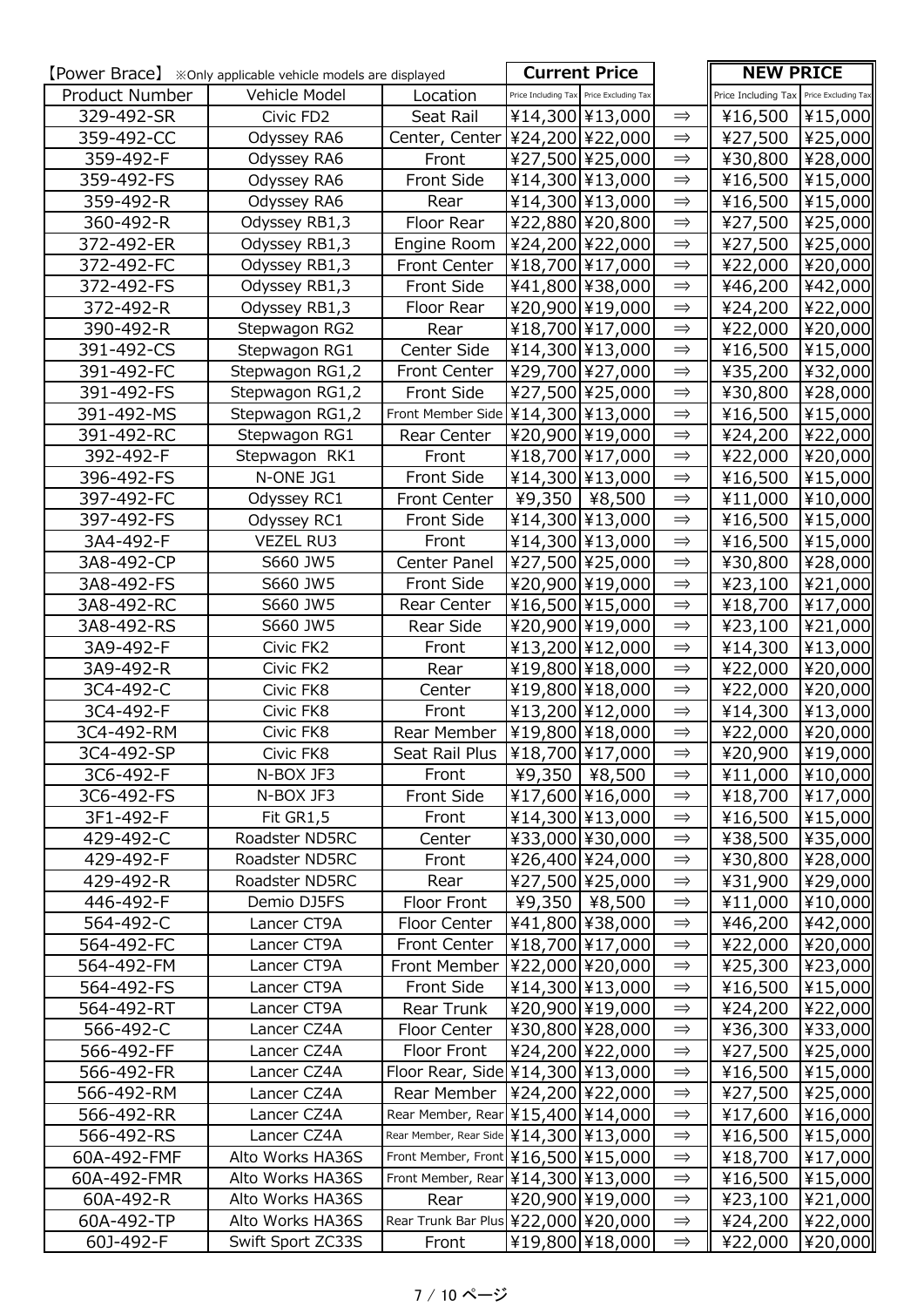|                | <b>[Power Brace]</b> *Only applicable vehicle models are displayed |                | <b>Current Price</b>                         |               | <b>NEW PRICE</b>                        |         |
|----------------|--------------------------------------------------------------------|----------------|----------------------------------------------|---------------|-----------------------------------------|---------|
| Product Number | Vehicle Model                                                      | Location       | Price Including Tax Price Excluding Tax      |               | Price Including Tax Price Excluding Tax |         |
| 60J-492-FM     | Swift Sport ZC33S                                                  |                | Front Member   ¥17,600   ¥16,000             | $\Rightarrow$ | ¥18,700                                 | ¥17,000 |
| 60J-492-R      | Swift Sport ZC33S                                                  | Rear           | ¥11,000 ¥10,000                              | $\Rightarrow$ | ¥12,100                                 | ¥11,000 |
| 60J-492-SP     | Swift Sport ZC33S                                                  | Seat Rail Plus | ¥18,700 ¥17,000                              | $\implies$    | ¥20,900                                 | ¥19,000 |
| 60J-492-TP     | Swift Sport ZC33S                                                  |                | Rear Trunk Bar Plus ¥22,000 ¥20,000          | $\Rightarrow$ | ¥24,200                                 | ¥22,000 |
| 60M-492-SP     | Jimny JB64W                                                        | Seat Rail Plus | ¥18,700 ¥17,000                              | $\Rightarrow$ | ¥20,900                                 | ¥19,000 |
| 60M-492-TP     | Jimny JB64W                                                        |                | Rear Trunk Bar Plus ¥22,000 ¥20,000          | $\implies$    | ¥24,200                                 | ¥22,000 |
| 619-492-F      | Swift Sport ZC32S                                                  | Front          | ¥20,900 ¥19,000                              | $\Rightarrow$ | ¥24,200                                 | ¥22,000 |
| 619-492-RE     | Swift Sport ZC32S                                                  | Rear End       | ¥17,600 ¥16,000                              | $\Rightarrow$ | ¥19,800                                 | ¥18,000 |
| 623-492-R      | Alto Works HA36S                                                   | Rear           | ¥20,900 ¥19,000                              | $\Rightarrow$ | ¥24,200                                 | ¥22,000 |
| 623-492-TP     | Alto Works HA36S                                                   |                | Rear Trunk Bar Plus ¥22,000 ¥20,000          | $\Rightarrow$ | ¥24,200                                 | ¥22,000 |
| 632-492-R      | Wagon R MH23S                                                      | Floor Rear     | ¥10,450 ¥9,500                               | $\Rightarrow$ | ¥11,000                                 | ¥10,000 |
| 660-492-C      | Impreza GC8                                                        | Floor Center   | ¥41,800 ¥38,000                              | $\Rightarrow$ | ¥46,200                                 | ¥42,000 |
| 660-492-FM     | Impreza GC8                                                        | Front Member   | ¥16,500 ¥15,000                              | $\Rightarrow$ | ¥18,700                                 | ¥17,000 |
| 660-492-RT     | Impreza GC8                                                        | Rear Trunk     | ¥24,200 ¥22,000                              | $\implies$    | ¥27,500                                 | ¥25,000 |
| 672-492-C      | Impreza GDB                                                        | Center         | ¥41,800 ¥38,000                              | $\Rightarrow$ | ¥46,200                                 | ¥42,000 |
| 672-492-FM     | Impreza GDB                                                        | Front Member   | ¥20,900 ¥19,000                              | $\Rightarrow$ | ¥22,000                                 | ¥20,000 |
| 672-492-R      | Impreza GDB                                                        | Rear           | ¥13,750 ¥12,500                              | $\Rightarrow$ | ¥15,400                                 | ¥14,000 |
| 672-492-RT     | Impreza GDB                                                        | Rear Trunk     | ¥18,700 ¥17,000                              | $\Rightarrow$ | ¥22,000                                 | ¥20,000 |
| 676-492-C      | Forester SG5                                                       | Floor Center   | ¥41,800 ¥38,000                              | $\Rightarrow$ | ¥46,200                                 | ¥42,000 |
| 676-492-ER     | Forester SG5                                                       | Engine Room    | ¥16,500 ¥15,000                              | $\Rightarrow$ | ¥18,700                                 | ¥17,000 |
| 676-492-FM     | Forester SG5                                                       | Front Member   | ¥18,700 ¥17,000                              | $\implies$    | ¥22,000                                 | ¥20,000 |
| 676-492-RT     | Forester SG5                                                       | Rear Trunk     | ¥8,580   ¥7,800                              | $\Rightarrow$ | ¥9,900                                  | ¥9,000  |
| 677-492-FM     | Forester SH5                                                       | Front Member   | ¥23,100 ¥21,000                              | $\Rightarrow$ | ¥26,400                                 | ¥24,000 |
| 677-492-RE     | Forester SH5                                                       | Rear End       | ¥18,700 ¥17,000                              | $\Rightarrow$ | ¥20,900                                 | ¥19,000 |
| 680-492-C      | Legacy BH5, BE5                                                    | Center         | ¥41,800 ¥38,000                              | $\Rightarrow$ | ¥46,200                                 | ¥42,000 |
| 680-492-FM     | Legacy BH5                                                         | Front Member   | ¥18,700 ¥17,000                              | $\implies$    | ¥22,000                                 | ¥20,000 |
| 680-492-RS     | Legacy BH5, BE5                                                    | Rear Side      | ¥14,300 ¥13,000                              | $\Rightarrow$ | ¥16,500                                 | ¥15,000 |
| 684-492-C      | Legacy BP5, BL5                                                    | Center         | ¥41,800 ¥38,000                              | $\Rightarrow$ | ¥46,200                                 | ¥42,000 |
| 684-492-FM     | Legacy BP5, BL5                                                    | Front Member   | ¥18,700 ¥17,000                              | $\Rightarrow$ | ¥22,000                                 | ¥20,000 |
| 684-492-FS     | Legacy BP5, BL5                                                    | Front Side     | ¥14,300 ¥13,000                              | $\implies$    | ¥16,500                                 | ¥15,000 |
| 684-492-R      | Legacy BP5, BL5                                                    | Rear           | ¥18,700 ¥17,000                              | $\Rightarrow$ | ¥22,000 ¥20,000                         |         |
| 684-492-RS     | Legacy BP5, BL5                                                    | Rear Side      | ¥13,750 ¥12,500                              | $\Rightarrow$ | ¥15,950                                 | ¥14,500 |
| 687-492-F      | Legacy BR9, BM9                                                    | Front          | ¥26,400 ¥24,000                              | $\Rightarrow$ | ¥29,700                                 | ¥27,000 |
| 687-492-FM     | Legacy BR9, BM9                                                    |                | Front Member End ¥12,100 ¥11,000             | $\Rightarrow$ | ¥13,200                                 | ¥12,000 |
| 687-492-RM     | Legacy BR9, BM9                                                    |                | Rear Member   ¥9,350   ¥8,500                | $\implies$    | ¥11,000                                 | ¥10,000 |
| 687-492-RS     | Impreza GRB                                                        |                | Rear Member Side ¥14,300 ¥13,000             | $\Rightarrow$ | ¥16,500                                 | ¥15,000 |
| 692-492-C      | Impreza GRB                                                        | Floor Center   | ¥41,800 ¥38,000                              | $\Rightarrow$ | ¥46,200                                 | ¥42,000 |
| 692-492-FM     | Impreza GRB                                                        | Front Member   | ¥23,100 ¥21,000                              | $\Rightarrow$ | ¥26,400                                 | ¥24,000 |
| 692-492-M      | Impreza GRB                                                        | Cross Member   | ¥24,200 ¥22,000                              | $\Rightarrow$ | ¥27,500                                 | ¥25,000 |
| 692-492-R      | Impreza GRB                                                        | Floor Rear     | ¥13,750 ¥12,500                              | $\Rightarrow$ | ¥15,950                                 | ¥14,500 |
| 692-492-RE     | Impreza GRB                                                        | Rear End       | ¥18,700 ¥17,000                              | $\Rightarrow$ | ¥20,900                                 | ¥19,000 |
| 692-492-RM     | Impreza GRB                                                        | Rear Member    | ¥9,350   ¥8,500                              | $\Rightarrow$ | ¥11,000                                 | ¥10,000 |
| 694-492-RE     | Impreza Sport GP7                                                  | Rear End       | ¥18,700 ¥17,000                              | $\Rightarrow$ | ¥22,000                                 | ¥20,000 |
| 696-492-F      | Legacy BR9, BMG                                                    | Front          | ¥16,500 ¥15,000                              | $\Rightarrow$ | ¥17,600                                 | ¥16,000 |
| 696-492-RM     | Legacy BR9, BMG                                                    | Rear Member    | ¥16,500 ¥15,000                              | $\Rightarrow$ | ¥18,700                                 | ¥17,000 |
| 697-492-FS     | Forester SJG                                                       | Front Side     | ¥18,700 ¥17,000                              | $\Rightarrow$ | ¥22,000                                 | ¥20,000 |
| 6A1-492-FM     | WRX STI VAB                                                        | Front Member   | ¥18,700 ¥17,000                              | $\Rightarrow$ | ¥22,000                                 | ¥20,000 |
| 6A1-492-FS     | WRX STI VAB                                                        | Front Side     | ¥18,700 ¥17,000                              | $\Rightarrow$ | ¥22,000                                 | ¥20,000 |
| 6A1-492-M      | WRX STI VAB                                                        | Cross Member   | ¥25,850 ¥23,500                              | $\Rightarrow$ | ¥30,800                                 | ¥28,000 |
| 6A1-492-RE     | WRX STI VAB                                                        | Rear End       | ¥18,700 ¥17,000                              | $\Rightarrow$ | ¥20,900                                 | ¥19,000 |
| 6A1-492-RL     | WRX STI VAB                                                        |                | Rear Lateral, Stabilizer   ¥14,300   ¥13,000 | $\Rightarrow$ | ¥16,500                                 | ¥15,000 |
| 6A1-492-RM     | WRX STI VAB                                                        | Rear Member    | ¥18,700 ¥17,000                              | $\Rightarrow$ | ¥22,000                                 | ¥20,000 |
| 6A1-492-SP     | WRX STI VAB                                                        | Seat Rail Plus | ¥18,700 ¥17,000                              | $\Rightarrow$ | ¥22,000                                 | ¥20,000 |
| 6A1-492-TP     | WRX STI VAB                                                        |                | Rear Trunk Bar Plus ¥22,000 ¥20,000          | $\Rightarrow$ | ¥24,200                                 | ¥22,000 |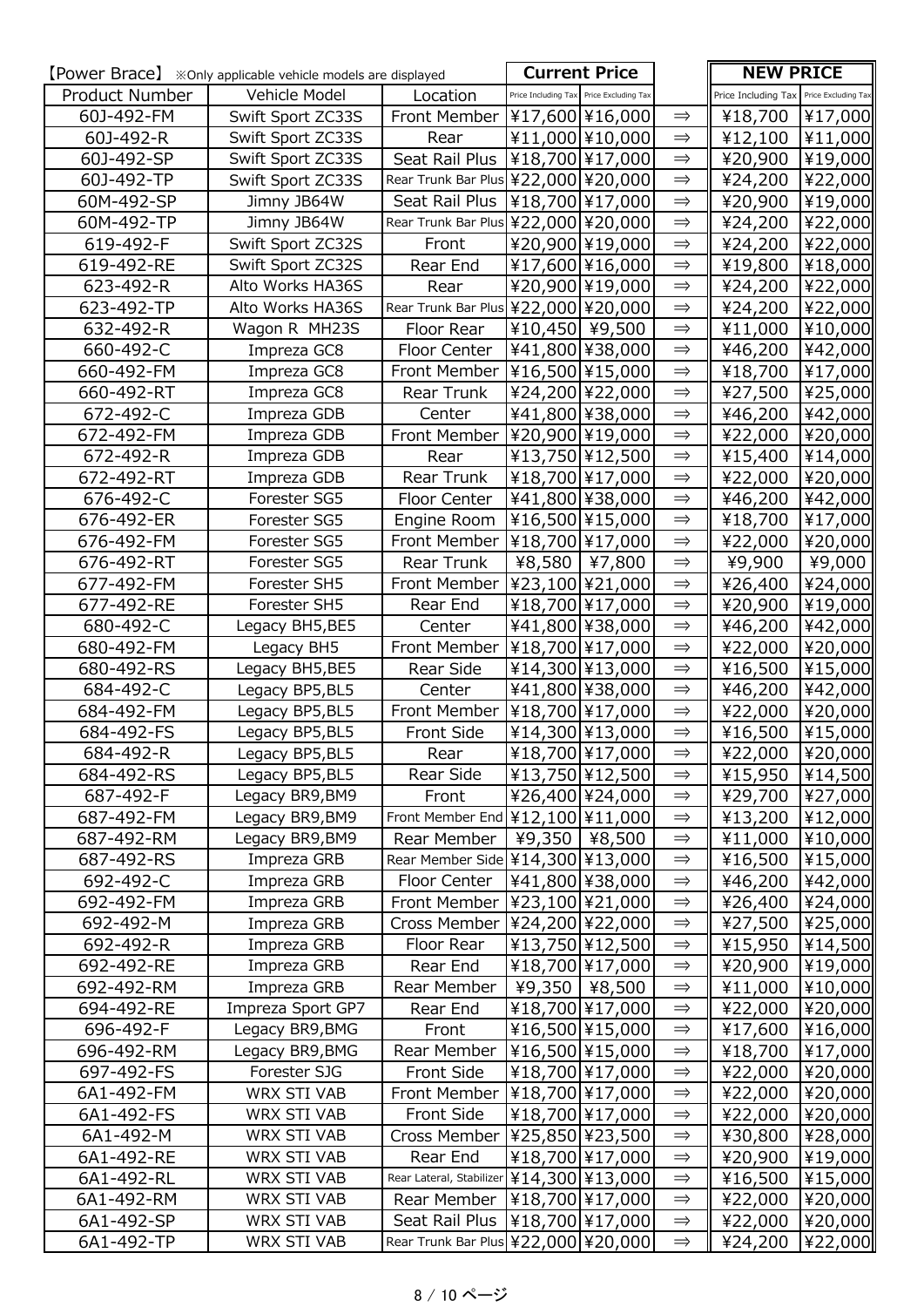| Product Number<br>Vehicle Model<br>Location<br>Price Including Tax Price Excluding Tax<br>Price Including Tax<br>Price Excluding Tax<br>6A5-492-FS<br>Front Side<br>¥18,700 ¥17,000<br>¥20,000<br>Levorg VMG<br>¥22,000<br>$\Rightarrow$<br>6A8-492-RM<br>¥13,200 ¥12,000<br>$\implies$<br>¥15,400<br>¥14,000<br>Forester SK9<br>Rear Member<br>Rear Member Side ¥14,300 ¥13,000<br>¥15,000<br>¥16,500<br>6A8-492-RMS<br>Forester SK9<br>$\implies$<br>¥16,500 ¥15,000<br>¥19,250<br>6A9-492-F<br>Levorg VN5<br>Front<br>$\Rightarrow$<br>¥20,900 ¥19,000<br>Rear Member<br>6A9-492-RM<br>Levorg VN5<br>$\implies$<br>¥24,200<br>¥25,300 ¥23,000<br>776-492-F<br>Copen LA400K<br>$\Rightarrow$<br>Front<br>¥28,600<br>Rear Center<br>¥17,600 ¥16,000<br>$\implies$<br>776-492-RC<br>Copen LA400K<br>¥19,800<br>776-492-RE<br>¥19,800 ¥18,000<br>$\Rightarrow$<br>¥22,000<br>Copen LA400K<br>Rear End<br>¥22,000 ¥20,000<br>Rear Side<br>$\implies$<br>¥25,300<br>776-492-RS<br>Copen LA400K<br>¥10,450 ¥9,500<br>782-492-F<br>$\implies$<br>¥11,000<br>Tanto LA650S<br>Front<br>813-492-FCN<br>Front Center<br>¥15,400 ¥14,000<br>$\implies$<br>¥17,600<br>Estima ACR30W<br>¥14,300 ¥13,000<br>813-492-FS<br>Estima ACR30W<br>Front Side<br>¥16,500<br>$\Rightarrow$<br>¥20,900 ¥19,000<br>813-492-RC<br>Estima ACR30W<br>Rear Center<br>¥24,200<br>$\implies$<br>¥14,300 ¥13,000<br>813-492-RS<br>Estima ACR30W<br>Rear Side<br>$\implies$<br>¥16,500<br>815-492-C<br>Floor Center<br>¥18,700 ¥17,000<br>$\Rightarrow$<br>Noah AZR60G<br>¥22,000<br>815-492-CC<br>¥16,500 ¥15,000<br>$\implies$<br>¥19,250<br>Noah AZR60G<br>Floor Center, Center<br>Floor Center, Plus   ¥14,300   ¥13,000  <br>815-492-CP<br>Noah AZR60G<br>$\implies$<br>¥16,500<br>¥16,500 ¥15,000<br>815-492-ER<br>$\Rightarrow$<br>¥19,250<br>Noah AZR60G<br>Engine Room<br>¥25,300 ¥23,000<br>Noah AZR60G<br>Front Member<br>815-492-FM<br>$\implies$<br>¥29,700<br>¥20,900 ¥19,000<br>815-492-R<br>Noah AZR60G<br>Floor Rear<br>$\Rightarrow$<br>¥24,200<br>¥16,500 ¥15,000<br>815-492-RS<br>Noah AZR60G<br>Floor, Side<br>¥19,250<br>$\implies$<br>841-492-FC<br>Floor Front, Center ¥18,700 ¥17,000<br>$\Rightarrow$<br>Elgrand E51<br>¥22,000<br>Elgrand E51<br>Floor Front, Front ¥16,500 ¥15,000<br>$\implies$<br>¥18,700<br>841-492-FF<br>Floor Front, Side   ¥14,300   ¥13,000<br>841-492-FS<br>Elgrand E51<br>$\implies$<br>¥16,500<br>Elgrand E51<br>Floor Member, Side ¥14,300 ¥13,000<br>841-492-MS<br>$\implies$<br>¥16,500<br>Elgrand E51<br>Floor Rear, Center ¥20,900 ¥19,000<br>$\implies$<br>841-492-RC<br>¥24,200<br>Elgrand E51<br>Floor Rear, Rear ¥18,700 ¥17,000<br>841-492-RR<br>¥22,000<br>$\Rightarrow$<br>¥22,000 ¥20,000<br>842-492-F<br>Elgrand TE52<br>¥24,200<br>Floor Front<br>$\Rightarrow$<br>¥16,500 ¥15,000<br>842-492-R<br>Elgrand TE52<br>Floor Rear<br>¥18,700<br>$\Rightarrow$<br>Vitz NCP131<br>Rear Side<br>¥16,500 ¥15,000<br>$\implies$<br>¥18,700<br>901-492-RS<br>Seat Rail Plus   ¥18,700   ¥17,000  <br>$\Rightarrow$<br>Vitz NCP131<br>¥20,900<br>901-492-SP<br>Rear Trunk Bar Plus ¥22,000 ¥20,000<br>901-492-TP<br>Vitz NCP131<br>$\Rightarrow$<br>¥24,200<br>Alphard ANH10W<br>Floor Front, Center ¥15,400 ¥14,000<br>910-492-FC<br>$\Rightarrow$<br>910-492-FS<br>Floor Front, Side   ¥14,300   ¥13,000  <br>$\implies$<br>¥16,500<br>Alphard ANH10W<br>Floor, Side<br>¥14,300 ¥13,000<br>¥16,500<br>Alphard ANH10W<br>910-492-RS<br>$\implies$<br>Hiace KDH200<br>Floor Side<br>¥30,800 ¥28,000<br>918-492-CS<br>$\Rightarrow$<br>¥36,850<br>Hiace KDH200<br>Front Center<br>¥24,200 ¥22,000<br>¥27,500<br>918-492-FC<br>$\implies$<br>¥16,500 ¥15,000<br>918-492-FF<br>Hiace KDH200<br>Front, Front<br>¥19,800<br>$\Rightarrow$<br>Floor Center, Plus   ¥16,500   ¥15,000  <br>Hiace KDH200<br>$\implies$<br>¥19,800<br>918-492-FP<br>$\Rightarrow$<br>Hiace KDH200<br>¥20,900 \\\$19,000<br>¥24,750<br>918-492-RR<br>Rear, Rear<br>Hiace KDH200<br>¥14,300 ¥13,000<br>Rear Side<br>$\implies$<br>¥16,500<br>918-492-RS<br>Hiace KDH200<br>Front Center<br>¥18,700 ¥17,000<br>$\implies$<br>¥22,000<br>922-492-FC<br>¥18,700 ¥17,000<br>925-492-FCN<br>Estima ACR50W<br>Front Center<br>¥22,000<br>$\implies$<br>Front Side<br>¥20,900 ¥19,000<br>925-492-FS<br>Estima ACR50W<br>$\implies$<br>¥24,750<br>Estima ACR50W<br>¥14,300 ¥13,000<br>925-492-RC<br>Rear Center<br>$\Rightarrow$<br>¥16,500<br>¥14,300 ¥13,000<br>Rear Side<br>¥16,500<br>925-492-RS<br>Estima ACR50W<br>$\Rightarrow$<br>Floor Side<br>931-492-CS<br>Hiace KDH205<br>¥30,800 ¥28,000<br>$\implies$<br>¥36,850<br>Hiace KDH205<br><b>Front Center</b><br>¥24,200 ¥22,000<br>$\implies$<br>¥27,500<br>931-492-FC<br>¥19,250<br>Noah, Voxy ZRR70W<br>Front<br>¥16,500 ¥15,000<br>937-492-F<br>$\implies$<br>Alphard ANH20W<br>¥18,700 ¥17,000<br>¥22,000<br>943-492-R<br>Rear<br>$\Rightarrow$<br>¥9,350   ¥8,500<br>945-492-FMN<br>Alphard ANH20W<br>Front Member<br>¥11,000<br>$\Rightarrow$<br>Front Side<br>¥20,900 ¥19,000<br>945-492-FS<br>Alphard ANH20W<br>¥24,750<br>$\implies$<br>Rear Side<br>¥18,700 ¥17,000<br>¥22,000<br>945-492-RS<br>Alphard ANH20W<br>$\implies$ |           |            |              | <b>Current Price</b> |               | <b>NEW PRICE</b> |         |
|----------------------------------------------------------------------------------------------------------------------------------------------------------------------------------------------------------------------------------------------------------------------------------------------------------------------------------------------------------------------------------------------------------------------------------------------------------------------------------------------------------------------------------------------------------------------------------------------------------------------------------------------------------------------------------------------------------------------------------------------------------------------------------------------------------------------------------------------------------------------------------------------------------------------------------------------------------------------------------------------------------------------------------------------------------------------------------------------------------------------------------------------------------------------------------------------------------------------------------------------------------------------------------------------------------------------------------------------------------------------------------------------------------------------------------------------------------------------------------------------------------------------------------------------------------------------------------------------------------------------------------------------------------------------------------------------------------------------------------------------------------------------------------------------------------------------------------------------------------------------------------------------------------------------------------------------------------------------------------------------------------------------------------------------------------------------------------------------------------------------------------------------------------------------------------------------------------------------------------------------------------------------------------------------------------------------------------------------------------------------------------------------------------------------------------------------------------------------------------------------------------------------------------------------------------------------------------------------------------------------------------------------------------------------------------------------------------------------------------------------------------------------------------------------------------------------------------------------------------------------------------------------------------------------------------------------------------------------------------------------------------------------------------------------------------------------------------------------------------------------------------------------------------------------------------------------------------------------------------------------------------------------------------------------------------------------------------------------------------------------------------------------------------------------------------------------------------------------------------------------------------------------------------------------------------------------------------------------------------------------------------------------------------------------------------------------------------------------------------------------------------------------------------------------------------------------------------------------------------------------------------------------------------------------------------------------------------------------------------------------------------------------------------------------------------------------------------------------------------------------------------------------------------------------------------------------------------------------------------------------------------------------------------------------------------------------------------------------------------------------------------------------------------------------------------------------------------------------------------------------------------------------------------------------------------------------------------------------------------------------------------------------------------------------------------------------------------------------------------------------------------------------------------------------------------------------------------------------------------------------------------------------------------------------------------------------------------------------------------------------------------------------------------------------------------------------------------------------------------------------------------------------------------------------------------------|-----------|------------|--------------|----------------------|---------------|------------------|---------|
|                                                                                                                                                                                                                                                                                                                                                                                                                                                                                                                                                                                                                                                                                                                                                                                                                                                                                                                                                                                                                                                                                                                                                                                                                                                                                                                                                                                                                                                                                                                                                                                                                                                                                                                                                                                                                                                                                                                                                                                                                                                                                                                                                                                                                                                                                                                                                                                                                                                                                                                                                                                                                                                                                                                                                                                                                                                                                                                                                                                                                                                                                                                                                                                                                                                                                                                                                                                                                                                                                                                                                                                                                                                                                                                                                                                                                                                                                                                                                                                                                                                                                                                                                                                                                                                                                                                                                                                                                                                                                                                                                                                                                                                                                                                                                                                                                                                                                                                                                                                                                                                                                                                                                                                        |           |            |              |                      |               |                  |         |
|                                                                                                                                                                                                                                                                                                                                                                                                                                                                                                                                                                                                                                                                                                                                                                                                                                                                                                                                                                                                                                                                                                                                                                                                                                                                                                                                                                                                                                                                                                                                                                                                                                                                                                                                                                                                                                                                                                                                                                                                                                                                                                                                                                                                                                                                                                                                                                                                                                                                                                                                                                                                                                                                                                                                                                                                                                                                                                                                                                                                                                                                                                                                                                                                                                                                                                                                                                                                                                                                                                                                                                                                                                                                                                                                                                                                                                                                                                                                                                                                                                                                                                                                                                                                                                                                                                                                                                                                                                                                                                                                                                                                                                                                                                                                                                                                                                                                                                                                                                                                                                                                                                                                                                                        |           |            |              |                      |               |                  |         |
|                                                                                                                                                                                                                                                                                                                                                                                                                                                                                                                                                                                                                                                                                                                                                                                                                                                                                                                                                                                                                                                                                                                                                                                                                                                                                                                                                                                                                                                                                                                                                                                                                                                                                                                                                                                                                                                                                                                                                                                                                                                                                                                                                                                                                                                                                                                                                                                                                                                                                                                                                                                                                                                                                                                                                                                                                                                                                                                                                                                                                                                                                                                                                                                                                                                                                                                                                                                                                                                                                                                                                                                                                                                                                                                                                                                                                                                                                                                                                                                                                                                                                                                                                                                                                                                                                                                                                                                                                                                                                                                                                                                                                                                                                                                                                                                                                                                                                                                                                                                                                                                                                                                                                                                        |           |            |              |                      |               |                  |         |
| ¥17,500<br>¥22,000<br>¥26,000<br>¥18,000<br>¥20,000<br>¥23,000<br>¥10,000<br>¥16,000<br>¥15,000<br>¥22,000<br>¥15,000<br>¥20,000<br>¥17,500<br>¥15,000<br>¥17,500<br>¥27,000<br>¥22,000<br>¥17,500<br>¥20,000<br>¥17,000<br>¥15,000<br>¥15,000<br>¥22,000<br>¥20,000<br>¥22,000<br>¥17,000<br>¥17,000<br>¥19,000<br>¥22,000<br>¥17,600  ¥16,000 <br>¥15,000<br>¥15,000<br>¥33,500<br>¥25,000<br>¥18,000<br>¥18,000<br>¥22,500<br>¥15,000<br>¥20,000<br>¥20,000<br>¥22,500<br>¥15,000<br>¥15,000<br>¥33,500<br>¥25,000<br>¥17,500<br>¥20,000<br>¥10,000<br>¥22,500<br>¥20,000                                                                                                                                                                                                                                                                                                                                                                                                                                                                                                                                                                                                                                                                                                                                                                                                                                                                                                                                                                                                                                                                                                                                                                                                                                                                                                                                                                                                                                                                                                                                                                                                                                                                                                                                                                                                                                                                                                                                                                                                                                                                                                                                                                                                                                                                                                                                                                                                                                                                                                                                                                                                                                                                                                                                                                                                                                                                                                                                                                                                                                                                                                                                                                                                                                                                                                                                                                                                                                                                                                                                                                                                                                                                                                                                                                                                                                                                                                                                                                                                                                                                                                                                                                                                                                                                                                                                                                                                                                                                                                                                                                                                           |           |            |              |                      |               |                  |         |
|                                                                                                                                                                                                                                                                                                                                                                                                                                                                                                                                                                                                                                                                                                                                                                                                                                                                                                                                                                                                                                                                                                                                                                                                                                                                                                                                                                                                                                                                                                                                                                                                                                                                                                                                                                                                                                                                                                                                                                                                                                                                                                                                                                                                                                                                                                                                                                                                                                                                                                                                                                                                                                                                                                                                                                                                                                                                                                                                                                                                                                                                                                                                                                                                                                                                                                                                                                                                                                                                                                                                                                                                                                                                                                                                                                                                                                                                                                                                                                                                                                                                                                                                                                                                                                                                                                                                                                                                                                                                                                                                                                                                                                                                                                                                                                                                                                                                                                                                                                                                                                                                                                                                                                                        |           |            |              |                      |               |                  |         |
|                                                                                                                                                                                                                                                                                                                                                                                                                                                                                                                                                                                                                                                                                                                                                                                                                                                                                                                                                                                                                                                                                                                                                                                                                                                                                                                                                                                                                                                                                                                                                                                                                                                                                                                                                                                                                                                                                                                                                                                                                                                                                                                                                                                                                                                                                                                                                                                                                                                                                                                                                                                                                                                                                                                                                                                                                                                                                                                                                                                                                                                                                                                                                                                                                                                                                                                                                                                                                                                                                                                                                                                                                                                                                                                                                                                                                                                                                                                                                                                                                                                                                                                                                                                                                                                                                                                                                                                                                                                                                                                                                                                                                                                                                                                                                                                                                                                                                                                                                                                                                                                                                                                                                                                        |           |            |              |                      |               |                  |         |
|                                                                                                                                                                                                                                                                                                                                                                                                                                                                                                                                                                                                                                                                                                                                                                                                                                                                                                                                                                                                                                                                                                                                                                                                                                                                                                                                                                                                                                                                                                                                                                                                                                                                                                                                                                                                                                                                                                                                                                                                                                                                                                                                                                                                                                                                                                                                                                                                                                                                                                                                                                                                                                                                                                                                                                                                                                                                                                                                                                                                                                                                                                                                                                                                                                                                                                                                                                                                                                                                                                                                                                                                                                                                                                                                                                                                                                                                                                                                                                                                                                                                                                                                                                                                                                                                                                                                                                                                                                                                                                                                                                                                                                                                                                                                                                                                                                                                                                                                                                                                                                                                                                                                                                                        |           |            |              |                      |               |                  |         |
|                                                                                                                                                                                                                                                                                                                                                                                                                                                                                                                                                                                                                                                                                                                                                                                                                                                                                                                                                                                                                                                                                                                                                                                                                                                                                                                                                                                                                                                                                                                                                                                                                                                                                                                                                                                                                                                                                                                                                                                                                                                                                                                                                                                                                                                                                                                                                                                                                                                                                                                                                                                                                                                                                                                                                                                                                                                                                                                                                                                                                                                                                                                                                                                                                                                                                                                                                                                                                                                                                                                                                                                                                                                                                                                                                                                                                                                                                                                                                                                                                                                                                                                                                                                                                                                                                                                                                                                                                                                                                                                                                                                                                                                                                                                                                                                                                                                                                                                                                                                                                                                                                                                                                                                        |           |            |              |                      |               |                  |         |
|                                                                                                                                                                                                                                                                                                                                                                                                                                                                                                                                                                                                                                                                                                                                                                                                                                                                                                                                                                                                                                                                                                                                                                                                                                                                                                                                                                                                                                                                                                                                                                                                                                                                                                                                                                                                                                                                                                                                                                                                                                                                                                                                                                                                                                                                                                                                                                                                                                                                                                                                                                                                                                                                                                                                                                                                                                                                                                                                                                                                                                                                                                                                                                                                                                                                                                                                                                                                                                                                                                                                                                                                                                                                                                                                                                                                                                                                                                                                                                                                                                                                                                                                                                                                                                                                                                                                                                                                                                                                                                                                                                                                                                                                                                                                                                                                                                                                                                                                                                                                                                                                                                                                                                                        |           |            |              |                      |               |                  |         |
|                                                                                                                                                                                                                                                                                                                                                                                                                                                                                                                                                                                                                                                                                                                                                                                                                                                                                                                                                                                                                                                                                                                                                                                                                                                                                                                                                                                                                                                                                                                                                                                                                                                                                                                                                                                                                                                                                                                                                                                                                                                                                                                                                                                                                                                                                                                                                                                                                                                                                                                                                                                                                                                                                                                                                                                                                                                                                                                                                                                                                                                                                                                                                                                                                                                                                                                                                                                                                                                                                                                                                                                                                                                                                                                                                                                                                                                                                                                                                                                                                                                                                                                                                                                                                                                                                                                                                                                                                                                                                                                                                                                                                                                                                                                                                                                                                                                                                                                                                                                                                                                                                                                                                                                        |           |            |              |                      |               |                  |         |
|                                                                                                                                                                                                                                                                                                                                                                                                                                                                                                                                                                                                                                                                                                                                                                                                                                                                                                                                                                                                                                                                                                                                                                                                                                                                                                                                                                                                                                                                                                                                                                                                                                                                                                                                                                                                                                                                                                                                                                                                                                                                                                                                                                                                                                                                                                                                                                                                                                                                                                                                                                                                                                                                                                                                                                                                                                                                                                                                                                                                                                                                                                                                                                                                                                                                                                                                                                                                                                                                                                                                                                                                                                                                                                                                                                                                                                                                                                                                                                                                                                                                                                                                                                                                                                                                                                                                                                                                                                                                                                                                                                                                                                                                                                                                                                                                                                                                                                                                                                                                                                                                                                                                                                                        |           |            |              |                      |               |                  |         |
|                                                                                                                                                                                                                                                                                                                                                                                                                                                                                                                                                                                                                                                                                                                                                                                                                                                                                                                                                                                                                                                                                                                                                                                                                                                                                                                                                                                                                                                                                                                                                                                                                                                                                                                                                                                                                                                                                                                                                                                                                                                                                                                                                                                                                                                                                                                                                                                                                                                                                                                                                                                                                                                                                                                                                                                                                                                                                                                                                                                                                                                                                                                                                                                                                                                                                                                                                                                                                                                                                                                                                                                                                                                                                                                                                                                                                                                                                                                                                                                                                                                                                                                                                                                                                                                                                                                                                                                                                                                                                                                                                                                                                                                                                                                                                                                                                                                                                                                                                                                                                                                                                                                                                                                        |           |            |              |                      |               |                  |         |
|                                                                                                                                                                                                                                                                                                                                                                                                                                                                                                                                                                                                                                                                                                                                                                                                                                                                                                                                                                                                                                                                                                                                                                                                                                                                                                                                                                                                                                                                                                                                                                                                                                                                                                                                                                                                                                                                                                                                                                                                                                                                                                                                                                                                                                                                                                                                                                                                                                                                                                                                                                                                                                                                                                                                                                                                                                                                                                                                                                                                                                                                                                                                                                                                                                                                                                                                                                                                                                                                                                                                                                                                                                                                                                                                                                                                                                                                                                                                                                                                                                                                                                                                                                                                                                                                                                                                                                                                                                                                                                                                                                                                                                                                                                                                                                                                                                                                                                                                                                                                                                                                                                                                                                                        |           |            |              |                      |               |                  |         |
|                                                                                                                                                                                                                                                                                                                                                                                                                                                                                                                                                                                                                                                                                                                                                                                                                                                                                                                                                                                                                                                                                                                                                                                                                                                                                                                                                                                                                                                                                                                                                                                                                                                                                                                                                                                                                                                                                                                                                                                                                                                                                                                                                                                                                                                                                                                                                                                                                                                                                                                                                                                                                                                                                                                                                                                                                                                                                                                                                                                                                                                                                                                                                                                                                                                                                                                                                                                                                                                                                                                                                                                                                                                                                                                                                                                                                                                                                                                                                                                                                                                                                                                                                                                                                                                                                                                                                                                                                                                                                                                                                                                                                                                                                                                                                                                                                                                                                                                                                                                                                                                                                                                                                                                        |           |            |              |                      |               |                  |         |
|                                                                                                                                                                                                                                                                                                                                                                                                                                                                                                                                                                                                                                                                                                                                                                                                                                                                                                                                                                                                                                                                                                                                                                                                                                                                                                                                                                                                                                                                                                                                                                                                                                                                                                                                                                                                                                                                                                                                                                                                                                                                                                                                                                                                                                                                                                                                                                                                                                                                                                                                                                                                                                                                                                                                                                                                                                                                                                                                                                                                                                                                                                                                                                                                                                                                                                                                                                                                                                                                                                                                                                                                                                                                                                                                                                                                                                                                                                                                                                                                                                                                                                                                                                                                                                                                                                                                                                                                                                                                                                                                                                                                                                                                                                                                                                                                                                                                                                                                                                                                                                                                                                                                                                                        |           |            |              |                      |               |                  |         |
|                                                                                                                                                                                                                                                                                                                                                                                                                                                                                                                                                                                                                                                                                                                                                                                                                                                                                                                                                                                                                                                                                                                                                                                                                                                                                                                                                                                                                                                                                                                                                                                                                                                                                                                                                                                                                                                                                                                                                                                                                                                                                                                                                                                                                                                                                                                                                                                                                                                                                                                                                                                                                                                                                                                                                                                                                                                                                                                                                                                                                                                                                                                                                                                                                                                                                                                                                                                                                                                                                                                                                                                                                                                                                                                                                                                                                                                                                                                                                                                                                                                                                                                                                                                                                                                                                                                                                                                                                                                                                                                                                                                                                                                                                                                                                                                                                                                                                                                                                                                                                                                                                                                                                                                        |           |            |              |                      |               |                  |         |
|                                                                                                                                                                                                                                                                                                                                                                                                                                                                                                                                                                                                                                                                                                                                                                                                                                                                                                                                                                                                                                                                                                                                                                                                                                                                                                                                                                                                                                                                                                                                                                                                                                                                                                                                                                                                                                                                                                                                                                                                                                                                                                                                                                                                                                                                                                                                                                                                                                                                                                                                                                                                                                                                                                                                                                                                                                                                                                                                                                                                                                                                                                                                                                                                                                                                                                                                                                                                                                                                                                                                                                                                                                                                                                                                                                                                                                                                                                                                                                                                                                                                                                                                                                                                                                                                                                                                                                                                                                                                                                                                                                                                                                                                                                                                                                                                                                                                                                                                                                                                                                                                                                                                                                                        |           |            |              |                      |               |                  |         |
|                                                                                                                                                                                                                                                                                                                                                                                                                                                                                                                                                                                                                                                                                                                                                                                                                                                                                                                                                                                                                                                                                                                                                                                                                                                                                                                                                                                                                                                                                                                                                                                                                                                                                                                                                                                                                                                                                                                                                                                                                                                                                                                                                                                                                                                                                                                                                                                                                                                                                                                                                                                                                                                                                                                                                                                                                                                                                                                                                                                                                                                                                                                                                                                                                                                                                                                                                                                                                                                                                                                                                                                                                                                                                                                                                                                                                                                                                                                                                                                                                                                                                                                                                                                                                                                                                                                                                                                                                                                                                                                                                                                                                                                                                                                                                                                                                                                                                                                                                                                                                                                                                                                                                                                        |           |            |              |                      |               |                  |         |
|                                                                                                                                                                                                                                                                                                                                                                                                                                                                                                                                                                                                                                                                                                                                                                                                                                                                                                                                                                                                                                                                                                                                                                                                                                                                                                                                                                                                                                                                                                                                                                                                                                                                                                                                                                                                                                                                                                                                                                                                                                                                                                                                                                                                                                                                                                                                                                                                                                                                                                                                                                                                                                                                                                                                                                                                                                                                                                                                                                                                                                                                                                                                                                                                                                                                                                                                                                                                                                                                                                                                                                                                                                                                                                                                                                                                                                                                                                                                                                                                                                                                                                                                                                                                                                                                                                                                                                                                                                                                                                                                                                                                                                                                                                                                                                                                                                                                                                                                                                                                                                                                                                                                                                                        |           |            |              |                      |               |                  |         |
|                                                                                                                                                                                                                                                                                                                                                                                                                                                                                                                                                                                                                                                                                                                                                                                                                                                                                                                                                                                                                                                                                                                                                                                                                                                                                                                                                                                                                                                                                                                                                                                                                                                                                                                                                                                                                                                                                                                                                                                                                                                                                                                                                                                                                                                                                                                                                                                                                                                                                                                                                                                                                                                                                                                                                                                                                                                                                                                                                                                                                                                                                                                                                                                                                                                                                                                                                                                                                                                                                                                                                                                                                                                                                                                                                                                                                                                                                                                                                                                                                                                                                                                                                                                                                                                                                                                                                                                                                                                                                                                                                                                                                                                                                                                                                                                                                                                                                                                                                                                                                                                                                                                                                                                        |           |            |              |                      |               |                  |         |
|                                                                                                                                                                                                                                                                                                                                                                                                                                                                                                                                                                                                                                                                                                                                                                                                                                                                                                                                                                                                                                                                                                                                                                                                                                                                                                                                                                                                                                                                                                                                                                                                                                                                                                                                                                                                                                                                                                                                                                                                                                                                                                                                                                                                                                                                                                                                                                                                                                                                                                                                                                                                                                                                                                                                                                                                                                                                                                                                                                                                                                                                                                                                                                                                                                                                                                                                                                                                                                                                                                                                                                                                                                                                                                                                                                                                                                                                                                                                                                                                                                                                                                                                                                                                                                                                                                                                                                                                                                                                                                                                                                                                                                                                                                                                                                                                                                                                                                                                                                                                                                                                                                                                                                                        |           |            |              |                      |               |                  |         |
|                                                                                                                                                                                                                                                                                                                                                                                                                                                                                                                                                                                                                                                                                                                                                                                                                                                                                                                                                                                                                                                                                                                                                                                                                                                                                                                                                                                                                                                                                                                                                                                                                                                                                                                                                                                                                                                                                                                                                                                                                                                                                                                                                                                                                                                                                                                                                                                                                                                                                                                                                                                                                                                                                                                                                                                                                                                                                                                                                                                                                                                                                                                                                                                                                                                                                                                                                                                                                                                                                                                                                                                                                                                                                                                                                                                                                                                                                                                                                                                                                                                                                                                                                                                                                                                                                                                                                                                                                                                                                                                                                                                                                                                                                                                                                                                                                                                                                                                                                                                                                                                                                                                                                                                        |           |            |              |                      |               |                  |         |
|                                                                                                                                                                                                                                                                                                                                                                                                                                                                                                                                                                                                                                                                                                                                                                                                                                                                                                                                                                                                                                                                                                                                                                                                                                                                                                                                                                                                                                                                                                                                                                                                                                                                                                                                                                                                                                                                                                                                                                                                                                                                                                                                                                                                                                                                                                                                                                                                                                                                                                                                                                                                                                                                                                                                                                                                                                                                                                                                                                                                                                                                                                                                                                                                                                                                                                                                                                                                                                                                                                                                                                                                                                                                                                                                                                                                                                                                                                                                                                                                                                                                                                                                                                                                                                                                                                                                                                                                                                                                                                                                                                                                                                                                                                                                                                                                                                                                                                                                                                                                                                                                                                                                                                                        |           |            |              |                      |               |                  |         |
|                                                                                                                                                                                                                                                                                                                                                                                                                                                                                                                                                                                                                                                                                                                                                                                                                                                                                                                                                                                                                                                                                                                                                                                                                                                                                                                                                                                                                                                                                                                                                                                                                                                                                                                                                                                                                                                                                                                                                                                                                                                                                                                                                                                                                                                                                                                                                                                                                                                                                                                                                                                                                                                                                                                                                                                                                                                                                                                                                                                                                                                                                                                                                                                                                                                                                                                                                                                                                                                                                                                                                                                                                                                                                                                                                                                                                                                                                                                                                                                                                                                                                                                                                                                                                                                                                                                                                                                                                                                                                                                                                                                                                                                                                                                                                                                                                                                                                                                                                                                                                                                                                                                                                                                        |           |            |              |                      |               |                  |         |
|                                                                                                                                                                                                                                                                                                                                                                                                                                                                                                                                                                                                                                                                                                                                                                                                                                                                                                                                                                                                                                                                                                                                                                                                                                                                                                                                                                                                                                                                                                                                                                                                                                                                                                                                                                                                                                                                                                                                                                                                                                                                                                                                                                                                                                                                                                                                                                                                                                                                                                                                                                                                                                                                                                                                                                                                                                                                                                                                                                                                                                                                                                                                                                                                                                                                                                                                                                                                                                                                                                                                                                                                                                                                                                                                                                                                                                                                                                                                                                                                                                                                                                                                                                                                                                                                                                                                                                                                                                                                                                                                                                                                                                                                                                                                                                                                                                                                                                                                                                                                                                                                                                                                                                                        |           |            |              |                      |               |                  |         |
|                                                                                                                                                                                                                                                                                                                                                                                                                                                                                                                                                                                                                                                                                                                                                                                                                                                                                                                                                                                                                                                                                                                                                                                                                                                                                                                                                                                                                                                                                                                                                                                                                                                                                                                                                                                                                                                                                                                                                                                                                                                                                                                                                                                                                                                                                                                                                                                                                                                                                                                                                                                                                                                                                                                                                                                                                                                                                                                                                                                                                                                                                                                                                                                                                                                                                                                                                                                                                                                                                                                                                                                                                                                                                                                                                                                                                                                                                                                                                                                                                                                                                                                                                                                                                                                                                                                                                                                                                                                                                                                                                                                                                                                                                                                                                                                                                                                                                                                                                                                                                                                                                                                                                                                        |           |            |              |                      |               |                  |         |
|                                                                                                                                                                                                                                                                                                                                                                                                                                                                                                                                                                                                                                                                                                                                                                                                                                                                                                                                                                                                                                                                                                                                                                                                                                                                                                                                                                                                                                                                                                                                                                                                                                                                                                                                                                                                                                                                                                                                                                                                                                                                                                                                                                                                                                                                                                                                                                                                                                                                                                                                                                                                                                                                                                                                                                                                                                                                                                                                                                                                                                                                                                                                                                                                                                                                                                                                                                                                                                                                                                                                                                                                                                                                                                                                                                                                                                                                                                                                                                                                                                                                                                                                                                                                                                                                                                                                                                                                                                                                                                                                                                                                                                                                                                                                                                                                                                                                                                                                                                                                                                                                                                                                                                                        |           |            |              |                      |               |                  |         |
|                                                                                                                                                                                                                                                                                                                                                                                                                                                                                                                                                                                                                                                                                                                                                                                                                                                                                                                                                                                                                                                                                                                                                                                                                                                                                                                                                                                                                                                                                                                                                                                                                                                                                                                                                                                                                                                                                                                                                                                                                                                                                                                                                                                                                                                                                                                                                                                                                                                                                                                                                                                                                                                                                                                                                                                                                                                                                                                                                                                                                                                                                                                                                                                                                                                                                                                                                                                                                                                                                                                                                                                                                                                                                                                                                                                                                                                                                                                                                                                                                                                                                                                                                                                                                                                                                                                                                                                                                                                                                                                                                                                                                                                                                                                                                                                                                                                                                                                                                                                                                                                                                                                                                                                        |           |            |              |                      |               |                  |         |
|                                                                                                                                                                                                                                                                                                                                                                                                                                                                                                                                                                                                                                                                                                                                                                                                                                                                                                                                                                                                                                                                                                                                                                                                                                                                                                                                                                                                                                                                                                                                                                                                                                                                                                                                                                                                                                                                                                                                                                                                                                                                                                                                                                                                                                                                                                                                                                                                                                                                                                                                                                                                                                                                                                                                                                                                                                                                                                                                                                                                                                                                                                                                                                                                                                                                                                                                                                                                                                                                                                                                                                                                                                                                                                                                                                                                                                                                                                                                                                                                                                                                                                                                                                                                                                                                                                                                                                                                                                                                                                                                                                                                                                                                                                                                                                                                                                                                                                                                                                                                                                                                                                                                                                                        |           |            |              |                      |               |                  |         |
|                                                                                                                                                                                                                                                                                                                                                                                                                                                                                                                                                                                                                                                                                                                                                                                                                                                                                                                                                                                                                                                                                                                                                                                                                                                                                                                                                                                                                                                                                                                                                                                                                                                                                                                                                                                                                                                                                                                                                                                                                                                                                                                                                                                                                                                                                                                                                                                                                                                                                                                                                                                                                                                                                                                                                                                                                                                                                                                                                                                                                                                                                                                                                                                                                                                                                                                                                                                                                                                                                                                                                                                                                                                                                                                                                                                                                                                                                                                                                                                                                                                                                                                                                                                                                                                                                                                                                                                                                                                                                                                                                                                                                                                                                                                                                                                                                                                                                                                                                                                                                                                                                                                                                                                        |           |            |              |                      |               |                  |         |
|                                                                                                                                                                                                                                                                                                                                                                                                                                                                                                                                                                                                                                                                                                                                                                                                                                                                                                                                                                                                                                                                                                                                                                                                                                                                                                                                                                                                                                                                                                                                                                                                                                                                                                                                                                                                                                                                                                                                                                                                                                                                                                                                                                                                                                                                                                                                                                                                                                                                                                                                                                                                                                                                                                                                                                                                                                                                                                                                                                                                                                                                                                                                                                                                                                                                                                                                                                                                                                                                                                                                                                                                                                                                                                                                                                                                                                                                                                                                                                                                                                                                                                                                                                                                                                                                                                                                                                                                                                                                                                                                                                                                                                                                                                                                                                                                                                                                                                                                                                                                                                                                                                                                                                                        |           |            |              |                      |               |                  |         |
|                                                                                                                                                                                                                                                                                                                                                                                                                                                                                                                                                                                                                                                                                                                                                                                                                                                                                                                                                                                                                                                                                                                                                                                                                                                                                                                                                                                                                                                                                                                                                                                                                                                                                                                                                                                                                                                                                                                                                                                                                                                                                                                                                                                                                                                                                                                                                                                                                                                                                                                                                                                                                                                                                                                                                                                                                                                                                                                                                                                                                                                                                                                                                                                                                                                                                                                                                                                                                                                                                                                                                                                                                                                                                                                                                                                                                                                                                                                                                                                                                                                                                                                                                                                                                                                                                                                                                                                                                                                                                                                                                                                                                                                                                                                                                                                                                                                                                                                                                                                                                                                                                                                                                                                        |           |            |              |                      |               |                  |         |
|                                                                                                                                                                                                                                                                                                                                                                                                                                                                                                                                                                                                                                                                                                                                                                                                                                                                                                                                                                                                                                                                                                                                                                                                                                                                                                                                                                                                                                                                                                                                                                                                                                                                                                                                                                                                                                                                                                                                                                                                                                                                                                                                                                                                                                                                                                                                                                                                                                                                                                                                                                                                                                                                                                                                                                                                                                                                                                                                                                                                                                                                                                                                                                                                                                                                                                                                                                                                                                                                                                                                                                                                                                                                                                                                                                                                                                                                                                                                                                                                                                                                                                                                                                                                                                                                                                                                                                                                                                                                                                                                                                                                                                                                                                                                                                                                                                                                                                                                                                                                                                                                                                                                                                                        |           |            |              |                      |               |                  |         |
|                                                                                                                                                                                                                                                                                                                                                                                                                                                                                                                                                                                                                                                                                                                                                                                                                                                                                                                                                                                                                                                                                                                                                                                                                                                                                                                                                                                                                                                                                                                                                                                                                                                                                                                                                                                                                                                                                                                                                                                                                                                                                                                                                                                                                                                                                                                                                                                                                                                                                                                                                                                                                                                                                                                                                                                                                                                                                                                                                                                                                                                                                                                                                                                                                                                                                                                                                                                                                                                                                                                                                                                                                                                                                                                                                                                                                                                                                                                                                                                                                                                                                                                                                                                                                                                                                                                                                                                                                                                                                                                                                                                                                                                                                                                                                                                                                                                                                                                                                                                                                                                                                                                                                                                        |           |            |              |                      |               |                  |         |
|                                                                                                                                                                                                                                                                                                                                                                                                                                                                                                                                                                                                                                                                                                                                                                                                                                                                                                                                                                                                                                                                                                                                                                                                                                                                                                                                                                                                                                                                                                                                                                                                                                                                                                                                                                                                                                                                                                                                                                                                                                                                                                                                                                                                                                                                                                                                                                                                                                                                                                                                                                                                                                                                                                                                                                                                                                                                                                                                                                                                                                                                                                                                                                                                                                                                                                                                                                                                                                                                                                                                                                                                                                                                                                                                                                                                                                                                                                                                                                                                                                                                                                                                                                                                                                                                                                                                                                                                                                                                                                                                                                                                                                                                                                                                                                                                                                                                                                                                                                                                                                                                                                                                                                                        |           |            |              |                      |               |                  |         |
|                                                                                                                                                                                                                                                                                                                                                                                                                                                                                                                                                                                                                                                                                                                                                                                                                                                                                                                                                                                                                                                                                                                                                                                                                                                                                                                                                                                                                                                                                                                                                                                                                                                                                                                                                                                                                                                                                                                                                                                                                                                                                                                                                                                                                                                                                                                                                                                                                                                                                                                                                                                                                                                                                                                                                                                                                                                                                                                                                                                                                                                                                                                                                                                                                                                                                                                                                                                                                                                                                                                                                                                                                                                                                                                                                                                                                                                                                                                                                                                                                                                                                                                                                                                                                                                                                                                                                                                                                                                                                                                                                                                                                                                                                                                                                                                                                                                                                                                                                                                                                                                                                                                                                                                        |           |            |              |                      |               |                  |         |
|                                                                                                                                                                                                                                                                                                                                                                                                                                                                                                                                                                                                                                                                                                                                                                                                                                                                                                                                                                                                                                                                                                                                                                                                                                                                                                                                                                                                                                                                                                                                                                                                                                                                                                                                                                                                                                                                                                                                                                                                                                                                                                                                                                                                                                                                                                                                                                                                                                                                                                                                                                                                                                                                                                                                                                                                                                                                                                                                                                                                                                                                                                                                                                                                                                                                                                                                                                                                                                                                                                                                                                                                                                                                                                                                                                                                                                                                                                                                                                                                                                                                                                                                                                                                                                                                                                                                                                                                                                                                                                                                                                                                                                                                                                                                                                                                                                                                                                                                                                                                                                                                                                                                                                                        |           |            |              |                      |               |                  |         |
|                                                                                                                                                                                                                                                                                                                                                                                                                                                                                                                                                                                                                                                                                                                                                                                                                                                                                                                                                                                                                                                                                                                                                                                                                                                                                                                                                                                                                                                                                                                                                                                                                                                                                                                                                                                                                                                                                                                                                                                                                                                                                                                                                                                                                                                                                                                                                                                                                                                                                                                                                                                                                                                                                                                                                                                                                                                                                                                                                                                                                                                                                                                                                                                                                                                                                                                                                                                                                                                                                                                                                                                                                                                                                                                                                                                                                                                                                                                                                                                                                                                                                                                                                                                                                                                                                                                                                                                                                                                                                                                                                                                                                                                                                                                                                                                                                                                                                                                                                                                                                                                                                                                                                                                        |           |            |              |                      |               |                  |         |
|                                                                                                                                                                                                                                                                                                                                                                                                                                                                                                                                                                                                                                                                                                                                                                                                                                                                                                                                                                                                                                                                                                                                                                                                                                                                                                                                                                                                                                                                                                                                                                                                                                                                                                                                                                                                                                                                                                                                                                                                                                                                                                                                                                                                                                                                                                                                                                                                                                                                                                                                                                                                                                                                                                                                                                                                                                                                                                                                                                                                                                                                                                                                                                                                                                                                                                                                                                                                                                                                                                                                                                                                                                                                                                                                                                                                                                                                                                                                                                                                                                                                                                                                                                                                                                                                                                                                                                                                                                                                                                                                                                                                                                                                                                                                                                                                                                                                                                                                                                                                                                                                                                                                                                                        |           |            |              |                      |               |                  |         |
|                                                                                                                                                                                                                                                                                                                                                                                                                                                                                                                                                                                                                                                                                                                                                                                                                                                                                                                                                                                                                                                                                                                                                                                                                                                                                                                                                                                                                                                                                                                                                                                                                                                                                                                                                                                                                                                                                                                                                                                                                                                                                                                                                                                                                                                                                                                                                                                                                                                                                                                                                                                                                                                                                                                                                                                                                                                                                                                                                                                                                                                                                                                                                                                                                                                                                                                                                                                                                                                                                                                                                                                                                                                                                                                                                                                                                                                                                                                                                                                                                                                                                                                                                                                                                                                                                                                                                                                                                                                                                                                                                                                                                                                                                                                                                                                                                                                                                                                                                                                                                                                                                                                                                                                        |           |            |              |                      |               |                  |         |
|                                                                                                                                                                                                                                                                                                                                                                                                                                                                                                                                                                                                                                                                                                                                                                                                                                                                                                                                                                                                                                                                                                                                                                                                                                                                                                                                                                                                                                                                                                                                                                                                                                                                                                                                                                                                                                                                                                                                                                                                                                                                                                                                                                                                                                                                                                                                                                                                                                                                                                                                                                                                                                                                                                                                                                                                                                                                                                                                                                                                                                                                                                                                                                                                                                                                                                                                                                                                                                                                                                                                                                                                                                                                                                                                                                                                                                                                                                                                                                                                                                                                                                                                                                                                                                                                                                                                                                                                                                                                                                                                                                                                                                                                                                                                                                                                                                                                                                                                                                                                                                                                                                                                                                                        |           |            |              |                      |               |                  |         |
|                                                                                                                                                                                                                                                                                                                                                                                                                                                                                                                                                                                                                                                                                                                                                                                                                                                                                                                                                                                                                                                                                                                                                                                                                                                                                                                                                                                                                                                                                                                                                                                                                                                                                                                                                                                                                                                                                                                                                                                                                                                                                                                                                                                                                                                                                                                                                                                                                                                                                                                                                                                                                                                                                                                                                                                                                                                                                                                                                                                                                                                                                                                                                                                                                                                                                                                                                                                                                                                                                                                                                                                                                                                                                                                                                                                                                                                                                                                                                                                                                                                                                                                                                                                                                                                                                                                                                                                                                                                                                                                                                                                                                                                                                                                                                                                                                                                                                                                                                                                                                                                                                                                                                                                        |           |            |              |                      |               |                  |         |
|                                                                                                                                                                                                                                                                                                                                                                                                                                                                                                                                                                                                                                                                                                                                                                                                                                                                                                                                                                                                                                                                                                                                                                                                                                                                                                                                                                                                                                                                                                                                                                                                                                                                                                                                                                                                                                                                                                                                                                                                                                                                                                                                                                                                                                                                                                                                                                                                                                                                                                                                                                                                                                                                                                                                                                                                                                                                                                                                                                                                                                                                                                                                                                                                                                                                                                                                                                                                                                                                                                                                                                                                                                                                                                                                                                                                                                                                                                                                                                                                                                                                                                                                                                                                                                                                                                                                                                                                                                                                                                                                                                                                                                                                                                                                                                                                                                                                                                                                                                                                                                                                                                                                                                                        |           |            |              |                      |               |                  |         |
|                                                                                                                                                                                                                                                                                                                                                                                                                                                                                                                                                                                                                                                                                                                                                                                                                                                                                                                                                                                                                                                                                                                                                                                                                                                                                                                                                                                                                                                                                                                                                                                                                                                                                                                                                                                                                                                                                                                                                                                                                                                                                                                                                                                                                                                                                                                                                                                                                                                                                                                                                                                                                                                                                                                                                                                                                                                                                                                                                                                                                                                                                                                                                                                                                                                                                                                                                                                                                                                                                                                                                                                                                                                                                                                                                                                                                                                                                                                                                                                                                                                                                                                                                                                                                                                                                                                                                                                                                                                                                                                                                                                                                                                                                                                                                                                                                                                                                                                                                                                                                                                                                                                                                                                        |           |            |              |                      |               |                  |         |
|                                                                                                                                                                                                                                                                                                                                                                                                                                                                                                                                                                                                                                                                                                                                                                                                                                                                                                                                                                                                                                                                                                                                                                                                                                                                                                                                                                                                                                                                                                                                                                                                                                                                                                                                                                                                                                                                                                                                                                                                                                                                                                                                                                                                                                                                                                                                                                                                                                                                                                                                                                                                                                                                                                                                                                                                                                                                                                                                                                                                                                                                                                                                                                                                                                                                                                                                                                                                                                                                                                                                                                                                                                                                                                                                                                                                                                                                                                                                                                                                                                                                                                                                                                                                                                                                                                                                                                                                                                                                                                                                                                                                                                                                                                                                                                                                                                                                                                                                                                                                                                                                                                                                                                                        |           |            |              |                      |               |                  |         |
|                                                                                                                                                                                                                                                                                                                                                                                                                                                                                                                                                                                                                                                                                                                                                                                                                                                                                                                                                                                                                                                                                                                                                                                                                                                                                                                                                                                                                                                                                                                                                                                                                                                                                                                                                                                                                                                                                                                                                                                                                                                                                                                                                                                                                                                                                                                                                                                                                                                                                                                                                                                                                                                                                                                                                                                                                                                                                                                                                                                                                                                                                                                                                                                                                                                                                                                                                                                                                                                                                                                                                                                                                                                                                                                                                                                                                                                                                                                                                                                                                                                                                                                                                                                                                                                                                                                                                                                                                                                                                                                                                                                                                                                                                                                                                                                                                                                                                                                                                                                                                                                                                                                                                                                        |           |            |              |                      |               |                  |         |
|                                                                                                                                                                                                                                                                                                                                                                                                                                                                                                                                                                                                                                                                                                                                                                                                                                                                                                                                                                                                                                                                                                                                                                                                                                                                                                                                                                                                                                                                                                                                                                                                                                                                                                                                                                                                                                                                                                                                                                                                                                                                                                                                                                                                                                                                                                                                                                                                                                                                                                                                                                                                                                                                                                                                                                                                                                                                                                                                                                                                                                                                                                                                                                                                                                                                                                                                                                                                                                                                                                                                                                                                                                                                                                                                                                                                                                                                                                                                                                                                                                                                                                                                                                                                                                                                                                                                                                                                                                                                                                                                                                                                                                                                                                                                                                                                                                                                                                                                                                                                                                                                                                                                                                                        |           |            |              |                      |               |                  |         |
|                                                                                                                                                                                                                                                                                                                                                                                                                                                                                                                                                                                                                                                                                                                                                                                                                                                                                                                                                                                                                                                                                                                                                                                                                                                                                                                                                                                                                                                                                                                                                                                                                                                                                                                                                                                                                                                                                                                                                                                                                                                                                                                                                                                                                                                                                                                                                                                                                                                                                                                                                                                                                                                                                                                                                                                                                                                                                                                                                                                                                                                                                                                                                                                                                                                                                                                                                                                                                                                                                                                                                                                                                                                                                                                                                                                                                                                                                                                                                                                                                                                                                                                                                                                                                                                                                                                                                                                                                                                                                                                                                                                                                                                                                                                                                                                                                                                                                                                                                                                                                                                                                                                                                                                        |           |            |              |                      |               |                  |         |
|                                                                                                                                                                                                                                                                                                                                                                                                                                                                                                                                                                                                                                                                                                                                                                                                                                                                                                                                                                                                                                                                                                                                                                                                                                                                                                                                                                                                                                                                                                                                                                                                                                                                                                                                                                                                                                                                                                                                                                                                                                                                                                                                                                                                                                                                                                                                                                                                                                                                                                                                                                                                                                                                                                                                                                                                                                                                                                                                                                                                                                                                                                                                                                                                                                                                                                                                                                                                                                                                                                                                                                                                                                                                                                                                                                                                                                                                                                                                                                                                                                                                                                                                                                                                                                                                                                                                                                                                                                                                                                                                                                                                                                                                                                                                                                                                                                                                                                                                                                                                                                                                                                                                                                                        |           |            |              |                      |               |                  |         |
|                                                                                                                                                                                                                                                                                                                                                                                                                                                                                                                                                                                                                                                                                                                                                                                                                                                                                                                                                                                                                                                                                                                                                                                                                                                                                                                                                                                                                                                                                                                                                                                                                                                                                                                                                                                                                                                                                                                                                                                                                                                                                                                                                                                                                                                                                                                                                                                                                                                                                                                                                                                                                                                                                                                                                                                                                                                                                                                                                                                                                                                                                                                                                                                                                                                                                                                                                                                                                                                                                                                                                                                                                                                                                                                                                                                                                                                                                                                                                                                                                                                                                                                                                                                                                                                                                                                                                                                                                                                                                                                                                                                                                                                                                                                                                                                                                                                                                                                                                                                                                                                                                                                                                                                        |           |            |              |                      |               |                  |         |
|                                                                                                                                                                                                                                                                                                                                                                                                                                                                                                                                                                                                                                                                                                                                                                                                                                                                                                                                                                                                                                                                                                                                                                                                                                                                                                                                                                                                                                                                                                                                                                                                                                                                                                                                                                                                                                                                                                                                                                                                                                                                                                                                                                                                                                                                                                                                                                                                                                                                                                                                                                                                                                                                                                                                                                                                                                                                                                                                                                                                                                                                                                                                                                                                                                                                                                                                                                                                                                                                                                                                                                                                                                                                                                                                                                                                                                                                                                                                                                                                                                                                                                                                                                                                                                                                                                                                                                                                                                                                                                                                                                                                                                                                                                                                                                                                                                                                                                                                                                                                                                                                                                                                                                                        |           |            |              |                      |               |                  |         |
|                                                                                                                                                                                                                                                                                                                                                                                                                                                                                                                                                                                                                                                                                                                                                                                                                                                                                                                                                                                                                                                                                                                                                                                                                                                                                                                                                                                                                                                                                                                                                                                                                                                                                                                                                                                                                                                                                                                                                                                                                                                                                                                                                                                                                                                                                                                                                                                                                                                                                                                                                                                                                                                                                                                                                                                                                                                                                                                                                                                                                                                                                                                                                                                                                                                                                                                                                                                                                                                                                                                                                                                                                                                                                                                                                                                                                                                                                                                                                                                                                                                                                                                                                                                                                                                                                                                                                                                                                                                                                                                                                                                                                                                                                                                                                                                                                                                                                                                                                                                                                                                                                                                                                                                        |           |            |              |                      |               |                  |         |
|                                                                                                                                                                                                                                                                                                                                                                                                                                                                                                                                                                                                                                                                                                                                                                                                                                                                                                                                                                                                                                                                                                                                                                                                                                                                                                                                                                                                                                                                                                                                                                                                                                                                                                                                                                                                                                                                                                                                                                                                                                                                                                                                                                                                                                                                                                                                                                                                                                                                                                                                                                                                                                                                                                                                                                                                                                                                                                                                                                                                                                                                                                                                                                                                                                                                                                                                                                                                                                                                                                                                                                                                                                                                                                                                                                                                                                                                                                                                                                                                                                                                                                                                                                                                                                                                                                                                                                                                                                                                                                                                                                                                                                                                                                                                                                                                                                                                                                                                                                                                                                                                                                                                                                                        |           |            |              |                      |               |                  |         |
|                                                                                                                                                                                                                                                                                                                                                                                                                                                                                                                                                                                                                                                                                                                                                                                                                                                                                                                                                                                                                                                                                                                                                                                                                                                                                                                                                                                                                                                                                                                                                                                                                                                                                                                                                                                                                                                                                                                                                                                                                                                                                                                                                                                                                                                                                                                                                                                                                                                                                                                                                                                                                                                                                                                                                                                                                                                                                                                                                                                                                                                                                                                                                                                                                                                                                                                                                                                                                                                                                                                                                                                                                                                                                                                                                                                                                                                                                                                                                                                                                                                                                                                                                                                                                                                                                                                                                                                                                                                                                                                                                                                                                                                                                                                                                                                                                                                                                                                                                                                                                                                                                                                                                                                        | 949-492-C | Aqua NHP10 | Floor Center | 49,350<br>¥8,500     | $\Rightarrow$ | ¥11,000          | ¥10,000 |